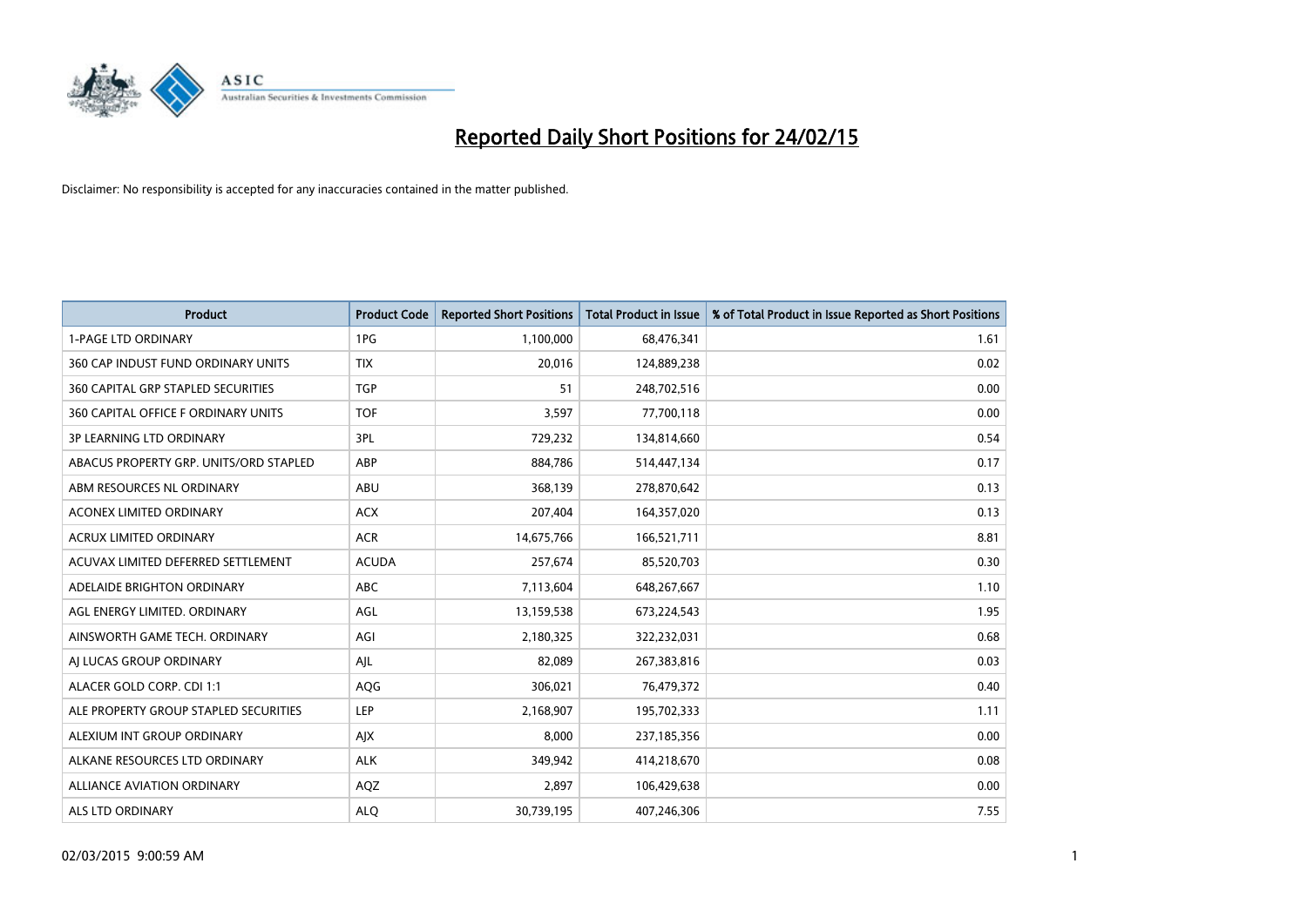

| <b>Product</b>                          | <b>Product Code</b> | <b>Reported Short Positions</b> | <b>Total Product in Issue</b> | % of Total Product in Issue Reported as Short Positions |
|-----------------------------------------|---------------------|---------------------------------|-------------------------------|---------------------------------------------------------|
| ALTIUM LIMITED ORDINARY                 | <b>ALU</b>          | 134,667                         | 129,272,762                   | 0.10                                                    |
| ALUMINA LIMITED ORDINARY                | <b>AWC</b>          | 8,809,579                       | 2,806,225,615                 | 0.31                                                    |
| AMALGAMATED HOLDINGS ORDINARY           | <b>AHD</b>          | 286                             | 157,963,509                   | 0.00                                                    |
| AMCOM TELECOMM. ORDINARY                | AMM                 | 1,963,249                       | 266,399,148                   | 0.74                                                    |
| AMCOR LIMITED ORDINARY                  | AMC                 | 4,613,204                       | 1,206,684,923                 | 0.38                                                    |
| AMP CAPITAL CHINA ORDINARY UNITS        | <b>AGF</b>          | 72                              | 374,593,484                   | 0.00                                                    |
| AMP LIMITED ORDINARY                    | AMP                 | 13,482,073                      | 2,957,737,964                 | 0.46                                                    |
| ANSELL LIMITED ORDINARY                 | <b>ANN</b>          | 3,293,922                       | 153,139,924                   | 2.15                                                    |
| ANTARES ENERGY LTD ORDINARY             | <b>AZZ</b>          | 346,170                         | 241,580,932                   | 0.14                                                    |
| ANZ BANKING GRP LTD ORDINARY            | ANZ                 | 14,024,470                      | 2,765,980,222                 | 0.51                                                    |
| APA GROUP STAPLED SECURITIES            | APA                 | 10,467,871                      | 1,114,307,369                 | 0.94                                                    |
| APN NEWS & MEDIA ORDINARY               | <b>APN</b>          | 778,373                         | 1,029,041,356                 | 0.08                                                    |
| AQUARIUS PLATINUM. ORDINARY             | <b>AOP</b>          | 2,817,813                       | 1,502,695,183                 | 0.19                                                    |
| ARAFURA RESOURCE LTD ORDINARY           | ARU                 | 2,000                           | 441,270,644                   | 0.00                                                    |
| ARB CORPORATION ORDINARY                | ARP                 | 731,306                         | 79,156,214                    | 0.92                                                    |
| ARDENT LEISURE GROUP STAPLED SECURITIES | AAD                 | 3,871,167                       | 438,666,245                   | 0.88                                                    |
| ARENA REIT. STAPLED                     | ARF                 | 75,722                          | 211,949,183                   | 0.04                                                    |
| ARISTOCRAT LEISURE ORDINARY             | <b>ALL</b>          | 515,046                         | 633,822,253                   | 0.08                                                    |
| <b>ARRIUM LTD ORDINARY</b>              | ARI                 | 176, 162, 923                   | 2,937,293,755                 | 6.00                                                    |
| ASALEO CARE LIMITED ORDINARY            | AHY                 | 7,460,696                       | 603,469,434                   | 1.24                                                    |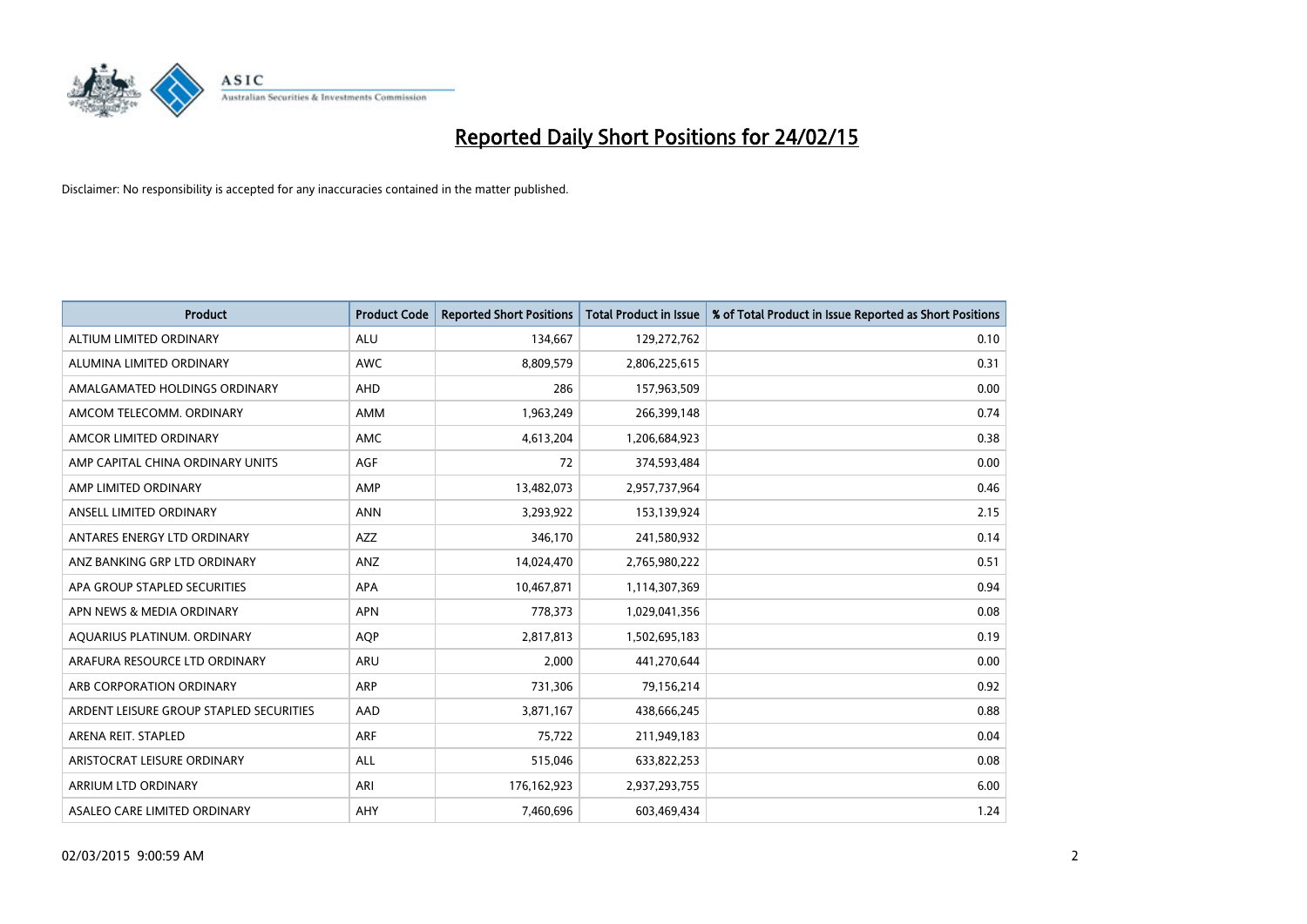

| <b>Product</b>                            | <b>Product Code</b> | <b>Reported Short Positions</b> | <b>Total Product in Issue</b> | % of Total Product in Issue Reported as Short Positions |
|-------------------------------------------|---------------------|---------------------------------|-------------------------------|---------------------------------------------------------|
| ASCIANO LIMITED ORDINARY                  | <b>AIO</b>          | 4,631,135                       | 975,385,664                   | 0.47                                                    |
| ASHLEY SERVICES GRP ORDINARY              | <b>ASH</b>          | 498,972                         | 150,000,000                   | 0.33                                                    |
| ASPEN GROUP ORD/UNITS STAPLED             | <b>APZ</b>          | 41,077                          | 113,183,450                   | 0.04                                                    |
| ASPIRE MINING LTD ORDINARY                | <b>AKM</b>          | 1,000,001                       | 703,463,306                   | 0.14                                                    |
| ASTRO JAP PROP GROUP STAPLED US PROHIBIT. | AJA                 | 77,960                          | 66,449,934                    | 0.12                                                    |
| ASX LIMITED ORDINARY                      | ASX                 | 5,383,277                       | 193,595,162                   | 2.78                                                    |
| ATLAS IRON LIMITED ORDINARY               | <b>AGO</b>          | 90,015,327                      | 919,475,619                   | 9.79                                                    |
| AUCKLAND INTERNATION ORDINARY             | <b>AIA</b>          | 86,288                          | 1,190,484,097                 | 0.01                                                    |
| AURIZON HOLDINGS LTD ORDINARY             | <b>AZI</b>          | 6,517,127                       | 2,123,934,162                 | 0.31                                                    |
| AUSDRILL LIMITED ORDINARY                 | ASL                 | 22,854,824                      | 312,277,224                   | 7.32                                                    |
| AUSENCO LIMITED ORDINARY                  | AAX                 | 416,827                         | 168,449,799                   | 0.25                                                    |
| AUSNET SERVICES STAPLED SECURITIES        | <b>AST</b>          | 35,090,444                      | 3,466,913,009                 | 1.01                                                    |
| AUST CAREERS NETWORK ORDINARY             | <b>ACO</b>          | 500,000                         | 83,748,775                    | 0.60                                                    |
| AUST INDUSTRIAL REIT UNIT                 | ANI                 | 45,105                          | 96,288,031                    | 0.05                                                    |
| AUSTAL LIMITED ORDINARY                   | ASB                 | 84,279                          | 346,865,169                   | 0.02                                                    |
| AUSTBROKERS HOLDINGS ORDINARY             | <b>AUB</b>          | 78,156                          | 61,740,597                    | 0.13                                                    |
| AUSTEX OIL LIMITED ORDINARY               | <b>AOK</b>          | 62,000                          | 558,571,402                   | 0.01                                                    |
| AUSTIN ENGINEERING ORDINARY               | ANG                 | 299,172                         | 84,274,004                    | 0.35                                                    |
| <b>AUSTIN EXPLORATION ORDINARY</b>        | <b>AKK</b>          | 5,582,054                       | 332,607,790                   | 1.68                                                    |
| AUSTRALIAN AGRICULT. ORDINARY             | AAC                 | 3,919,237                       | 532,474,721                   | 0.74                                                    |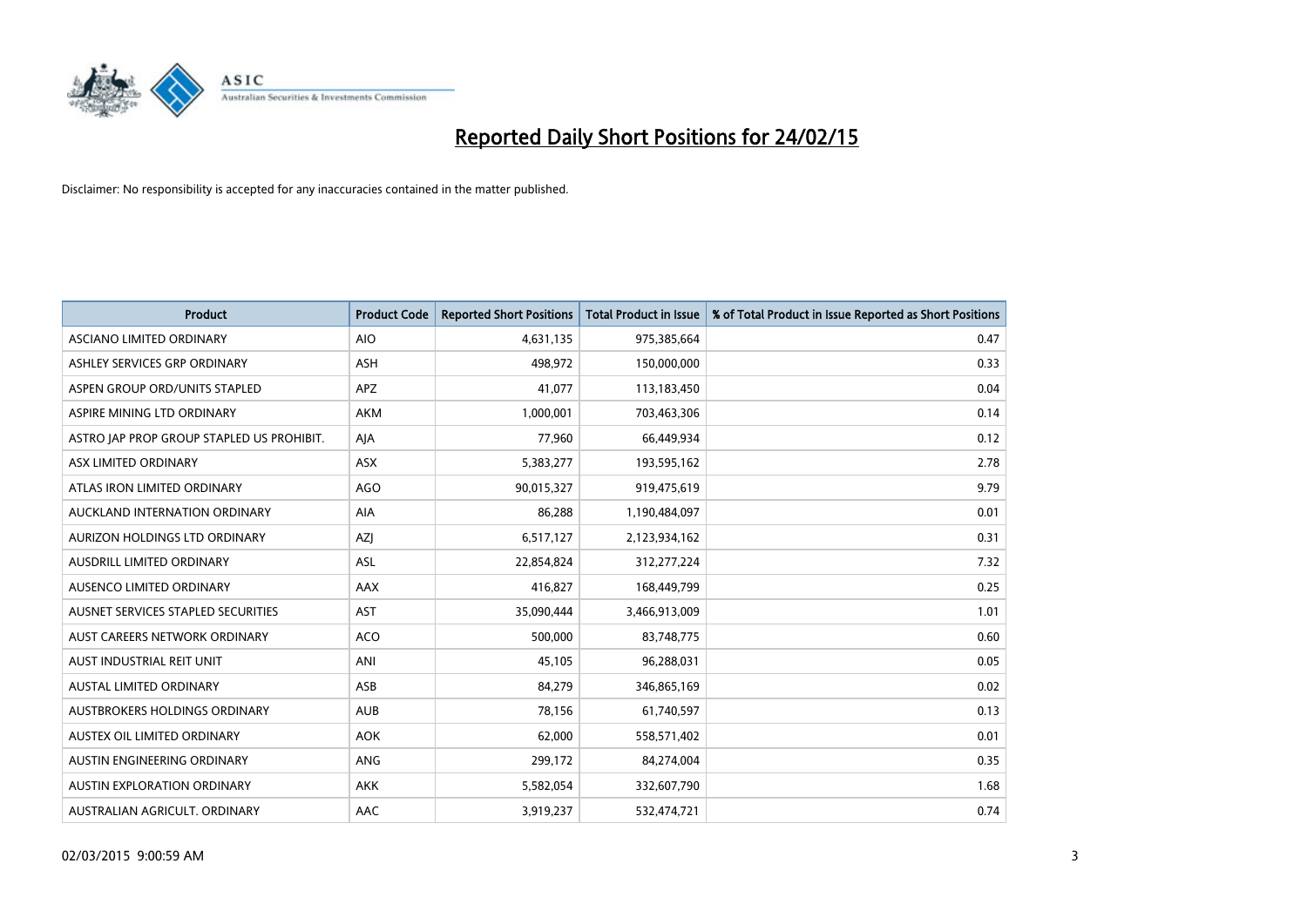

| <b>Product</b>                       | <b>Product Code</b> | <b>Reported Short Positions</b> | <b>Total Product in Issue</b> | % of Total Product in Issue Reported as Short Positions |
|--------------------------------------|---------------------|---------------------------------|-------------------------------|---------------------------------------------------------|
| AUSTRALIAN PHARM, ORDINARY           | API                 | 6,905,039                       | 488,115,883                   | 1.41                                                    |
| AUTOMOTIVE HOLDINGS ORDINARY         | AHE                 | 3,453,101                       | 306,437,941                   | 1.13                                                    |
| AVEO GROUP STAPLED SECURITIES        | <b>AOG</b>          | 978,135                         | 499,484,314                   | 0.20                                                    |
| AWE LIMITED ORDINARY                 | <b>AWE</b>          | 24,622,431                      | 525,861,050                   | 4.68                                                    |
| <b>AZONTO PET LTD ORDINARY</b>       | <b>APY</b>          | 1                               | 1,159,375,100                 | 0.00                                                    |
| AZUMAH RESOURCES ORDINARY            | <b>AZM</b>          | 1                               | 393,850,639                   | 0.00                                                    |
| <b>BANDANNA ENERGY ORDINARY</b>      | <b>BND</b>          | 17,540,654                      | 528,481,199                   | 3.32                                                    |
| BANK OF QUEENSLAND. ORDINARY         | <b>BOQ</b>          | 4,583,384                       | 366,982,047                   | 1.25                                                    |
| <b>BASE RES LIMITED ORDINARY</b>     | <b>BSE</b>          | 335,868                         | 563,902,771                   | 0.06                                                    |
| <b>BATHURST RES LTD. ORDINARY</b>    | <b>BRL</b>          | 207,998                         | 947,828,434                   | 0.02                                                    |
| BC IRON LIMITED ORDINARY             | <b>BCI</b>          | 16,220,467                      | 196,196,992                   | 8.27                                                    |
| BEACH ENERGY LIMITED ORDINARY        | <b>BPT</b>          | 56,330,704                      | 1,297,496,886                 | 4.34                                                    |
| BEADELL RESOURCE LTD ORDINARY        | <b>BDR</b>          | 32,023,954                      | 798,657,280                   | 4.01                                                    |
| <b>BEGA CHEESE LTD ORDINARY</b>      | <b>BGA</b>          | 2,632,640                       | 152,602,945                   | 1.73                                                    |
| BENDIGO AND ADELAIDE ORDINARY        | <b>BEN</b>          | 12,167,529                      | 450,940,880                   | 2.70                                                    |
| BERKELEY RESOURCES ORDINARY          | <b>BKY</b>          | 122,900                         | 180,361,323                   | 0.07                                                    |
| BETASHARESCASHETF ETF UNITS          | AAA                 | 250                             | 14,486,989                    | 0.00                                                    |
| BETASHARESCRUDEOIL ETF UNITS         | 000                 | 23,248                          | 794,630                       | 2.93                                                    |
| <b>BHP BILLITON LIMITED ORDINARY</b> | <b>BHP</b>          | 11,094,868                      | 3,211,691,105                 | 0.35                                                    |
| <b>BIGAIR GROUP LIMITED ORDINARY</b> | <b>BGL</b>          | 9,750                           | 174,695,976                   | 0.01                                                    |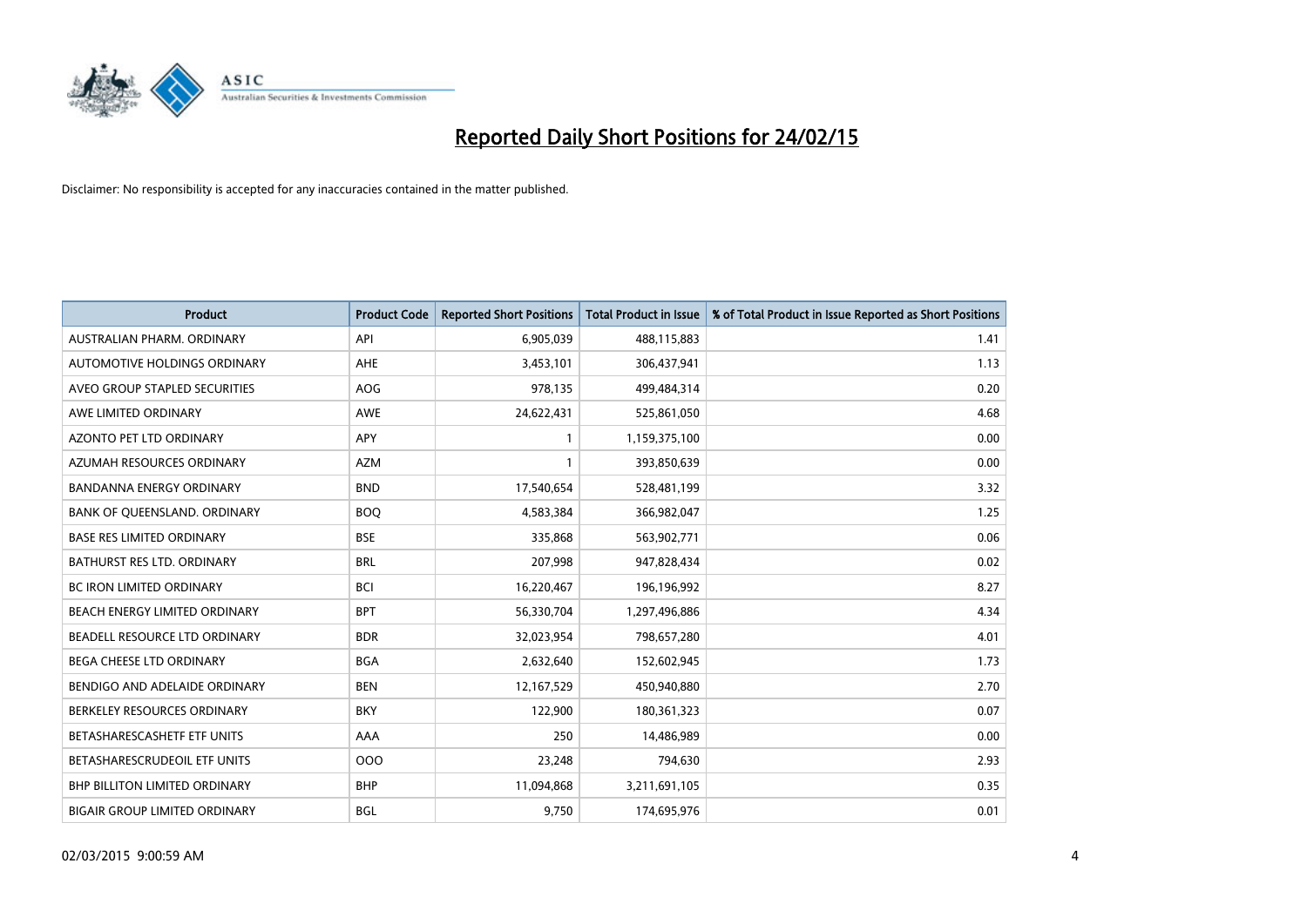

| <b>Product</b>                      | <b>Product Code</b> | <b>Reported Short Positions</b> | <b>Total Product in Issue</b> | % of Total Product in Issue Reported as Short Positions |
|-------------------------------------|---------------------|---------------------------------|-------------------------------|---------------------------------------------------------|
| <b>BILLABONG ORDINARY</b>           | <b>BBG</b>          | 7,281,548                       | 990,370,034                   | 0.74                                                    |
| <b>BLACKHAM RESOURCES ORDINARY</b>  | <b>BLK</b>          | 825,629                         | 177,864,434                   | 0.46                                                    |
| <b>BLACKMORES LIMITED ORDINARY</b>  | <b>BKL</b>          | 18,448                          | 17,224,284                    | 0.11                                                    |
| BLUE ENERGY LIMITED ORDINARY        | <b>BUL</b>          | 50,000                          | 1,140,993,237                 | 0.00                                                    |
| <b>BLUESCOPE STEEL LTD ORDINARY</b> | <b>BSL</b>          | 4,366,930                       | 559,227,871                   | 0.78                                                    |
| <b>BOART LONGYEAR ORDINARY</b>      | <b>BLY</b>          | 17,342,282                      | 930,864,944                   | 1.86                                                    |
| <b>BORA BORA RESOURCES ORDINARY</b> | <b>BBR</b>          | 247,808                         | 35,970,000                    | 0.69                                                    |
| <b>BORAL LIMITED, ORDINARY</b>      | <b>BLD</b>          | 10,330,529                      | 782,736,249                   | 1.32                                                    |
| <b>BRADKEN LIMITED ORDINARY</b>     | <b>BKN</b>          | 4,170,504                       | 171,027,249                   | 2.44                                                    |
| <b>BRAMBLES LIMITED ORDINARY</b>    | <b>BXB</b>          | 3,270,082                       | 1,566,289,727                 | 0.21                                                    |
| BREVILLE GROUP LTD ORDINARY         | <b>BRG</b>          | 2,588,933                       | 130,095,322                   | 1.99                                                    |
| <b>BRICKWORKS LIMITED ORDINARY</b>  | <b>BKW</b>          | 41,011                          | 148,403,478                   | 0.03                                                    |
| BT INVESTMENT MNGMNT ORDINARY       | <b>BTT</b>          | 12,019                          | 292,408,424                   | 0.00                                                    |
| <b>BURSON GROUP LTD ORDINARY</b>    | <b>BAP</b>          | 459,758                         | 163,585,666                   | 0.28                                                    |
| <b>BURU ENERGY ORDINARY</b>         | <b>BRU</b>          | 14,660,067                      | 339,997,078                   | 4.31                                                    |
| <b>BWP TRUST ORDINARY UNITS</b>     | <b>BWP</b>          | 17,254,234                      | 639,724,826                   | 2.70                                                    |
| CABCHARGE AUSTRALIA ORDINARY        | CAB                 | 8,065,762                       | 120,430,683                   | 6.70                                                    |
| <b>CADENCE CAPITAL ORDINARY</b>     | <b>CDM</b>          | 123,105                         | 199,946,538                   | 0.06                                                    |
| CALTEX AUSTRALIA ORDINARY           | <b>CTX</b>          | 200,320                         | 270,000,000                   | 0.07                                                    |
| CAPE LAMBERT RES LTD ORDINARY       | <b>CFE</b>          | 280,137                         | 626,686,586                   | 0.04                                                    |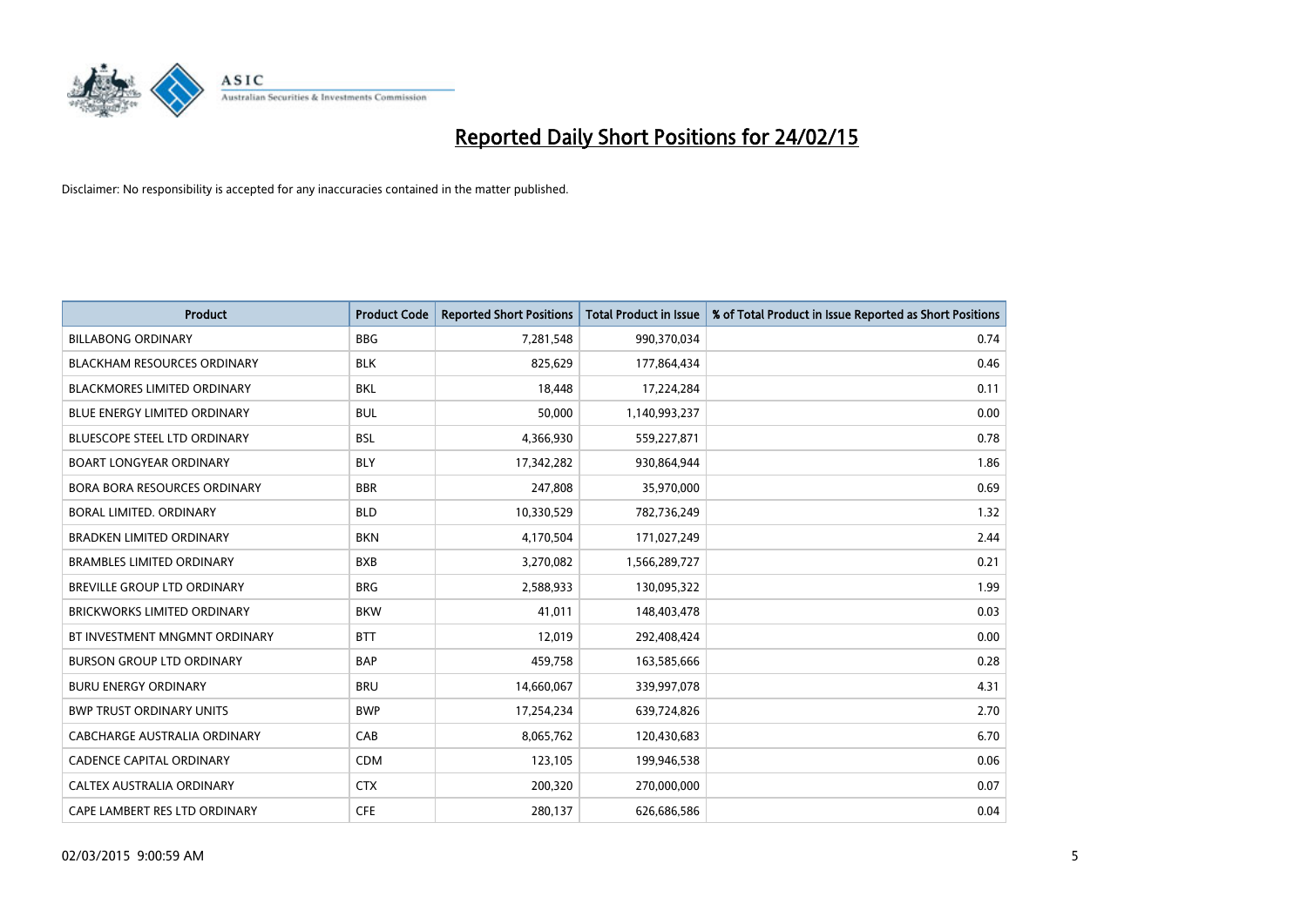

| <b>Product</b>                          | <b>Product Code</b> | <b>Reported Short Positions</b> | <b>Total Product in Issue</b> | % of Total Product in Issue Reported as Short Positions |
|-----------------------------------------|---------------------|---------------------------------|-------------------------------|---------------------------------------------------------|
| <b>CAPITOL HEALTH ORDINARY</b>          | CAI                 | 354,996                         | 522,280,212                   | 0.07                                                    |
| CARDNO LIMITED ORDINARY                 | CDD                 | 13,472,303                      | 164,564,684                   | 8.19                                                    |
| <b>CARINDALE PROPERTY UNIT</b>          | <b>CDP</b>          | 8,823                           | 70,000,000                    | 0.01                                                    |
| <b>CARNEGIE WAVE ENERGY ORDINARY</b>    | <b>CWE</b>          | 100,500                         | 1,745,269,217                 | 0.01                                                    |
| CARSALES.COM LTD ORDINARY               | <b>CRZ</b>          | 12,285,181                      | 239,001,759                   | 5.14                                                    |
| <b>CASH CONVERTERS ORDINARY</b>         | CCV                 | 3,361,730                       | 478,876,525                   | 0.70                                                    |
| CEDAR WOODS PROP. ORDINARY              | <b>CWP</b>          | 255,007                         | 78,336,371                    | 0.33                                                    |
| CENTRAL PETROLEUM ORDINARY              | <b>CTP</b>          | 10,999                          | 368,718,957                   | 0.00                                                    |
| CENTURIA METRO REIT STAPLED             | <b>CMA</b>          | 698,404                         | 71,500,158                    | 0.98                                                    |
| CFS RETAIL TRUST GRP STAPLED SECURITIES | <b>CFX</b>          | 4,604,835                       | 3,050,355,727                 | 0.15                                                    |
| <b>CHALLENGER LIMITED ORDINARY</b>      | <b>CGF</b>          | 2,729,435                       | 569,725,821                   | 0.48                                                    |
| CHARTER HALL GROUP STAPLED US PROHIBIT. | <b>CHC</b>          | 1,757,858                       | 355,161,540                   | 0.49                                                    |
| <b>CHARTER HALL RETAIL UNITS</b>        | <b>CQR</b>          | 9,750,862                       | 372,893,153                   | 2.61                                                    |
| <b>CHORUS LIMITED ORDINARY</b>          | <b>CNU</b>          | 98,250                          | 396,369,767                   | 0.02                                                    |
| CLEARVIEW WEALTH LTD ORDINARY           | <b>CVW</b>          | 10,001                          | 581,111,182                   | 0.00                                                    |
| CLINUVEL PHARMACEUT, ORDINARY           | <b>CUV</b>          | 15,278                          | 44,497,287                    | 0.03                                                    |
| COAL OF AFRICA LTD ORDINARY             | <b>CZA</b>          | 426                             | 1,599,368,613                 | 0.00                                                    |
| <b>COALSPUR MINES LTD ORDINARY</b>      | <b>CPL</b>          | 82,631                          | 641,544,455                   | 0.01                                                    |
| COCA-COLA AMATIL ORDINARY               | <b>CCL</b>          | 15,951,028                      | 763,590,249                   | 2.09                                                    |
| <b>COCHLEAR LIMITED ORDINARY</b>        | <b>COH</b>          | 4,260,435                       | 57,081,775                    | 7.46                                                    |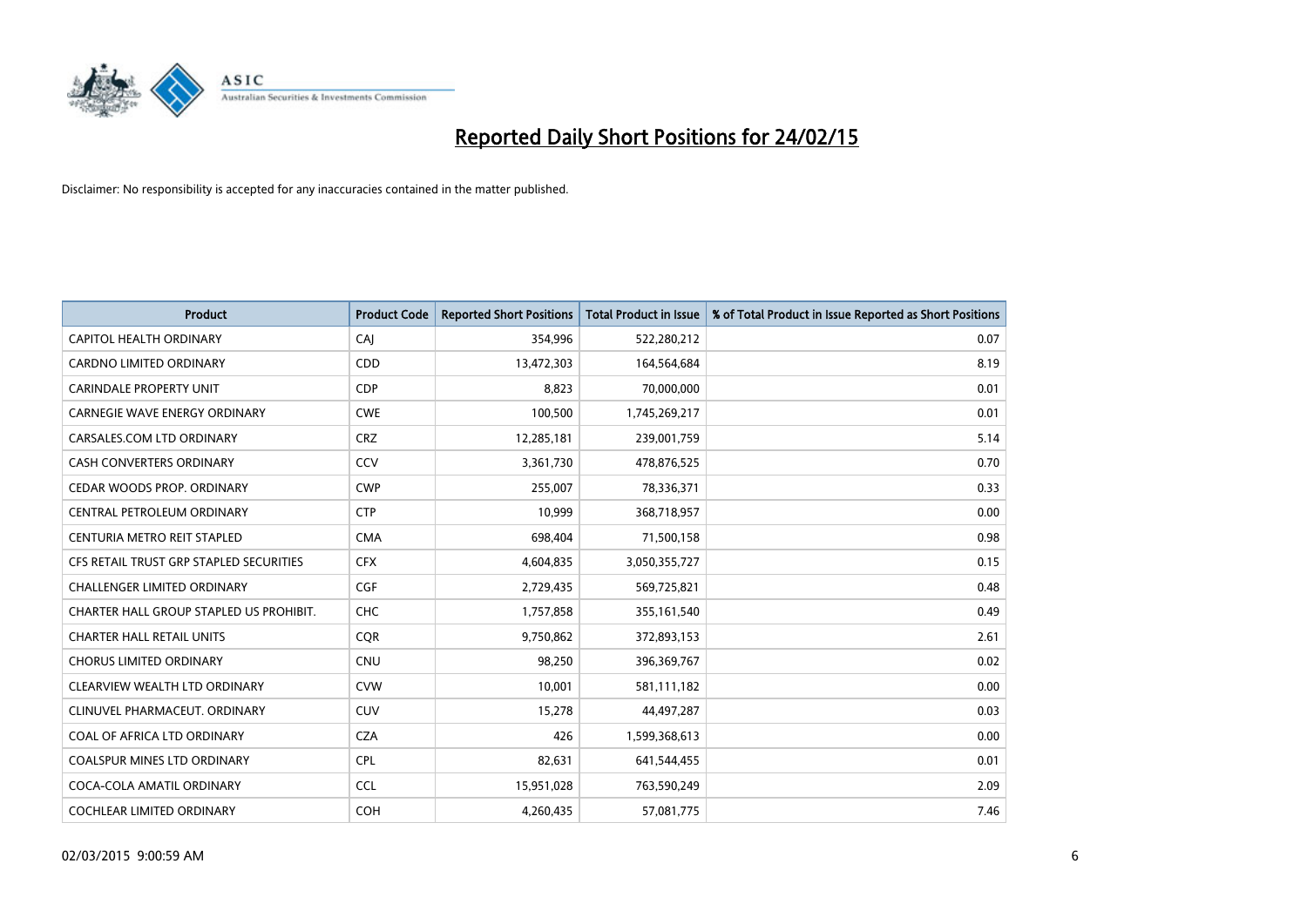

| <b>Product</b>                          | <b>Product Code</b> | <b>Reported Short Positions</b> | <b>Total Product in Issue</b> | % of Total Product in Issue Reported as Short Positions |
|-----------------------------------------|---------------------|---------------------------------|-------------------------------|---------------------------------------------------------|
| <b>COCKATOO COAL ORDINARY</b>           | <b>COK</b>          | 167,987                         | 46,335,196,929                | 0.00                                                    |
| CODAN LIMITED ORDINARY                  | <b>CDA</b>          | 2,461                           | 177,063,244                   | 0.00                                                    |
| <b>COFFEY INTERNATIONAL ORDINARY</b>    | <b>COF</b>          | 6,075                           | 255,833,165                   | 0.00                                                    |
| <b>COKAL LTD ORDINARY</b>               | <b>CKA</b>          | 6,820                           | 471,487,926                   | 0.00                                                    |
| <b>COLLECTION HOUSE ORDINARY</b>        | <b>CLH</b>          | 1,697,156                       | 130,443,227                   | 1.30                                                    |
| COMMONWEALTH BANK, ORDINARY             | <b>CBA</b>          | 13,975,338                      | 1,621,319,194                 | 0.86                                                    |
| <b>COMPASS RESOURCES ORDINARY</b>       | <b>CMR</b>          | 7,472                           | 1,403,744,100                 | 0.00                                                    |
| COMPUTERSHARE LTD ORDINARY              | <b>CPU</b>          | 5,215,811                       | 556,203,079                   | 0.94                                                    |
| <b>COOPER ENERGY LTD ORDINARY</b>       | <b>COE</b>          | 556,859                         | 331,905,323                   | 0.17                                                    |
| <b>CORP TRAVEL LIMITED ORDINARY</b>     | <b>CTD</b>          | 1,068,692                       | 96,993,355                    | 1.10                                                    |
| COVER-MORE GRP LTD ORDINARY             | <b>CVO</b>          | 6,421,825                       | 317,750,000                   | 2.02                                                    |
| <b>CREDIT CORP GROUP ORDINARY</b>       | <b>CCP</b>          | 393,428                         | 46,296,407                    | 0.85                                                    |
| <b>CROMWELL PROP STAPLED SECURITIES</b> | <b>CMW</b>          | 29,339,039                      | 1,737,728,114                 | 1.69                                                    |
| <b>CROWN RESORTS LTD ORDINARY</b>       | <b>CWN</b>          | 15,614,855                      | 728,394,185                   | 2.14                                                    |
| <b>CSG LIMITED ORDINARY</b>             | CSV                 | 643,488                         | 284,148,839                   | 0.23                                                    |
| <b>CSL LIMITED ORDINARY</b>             | <b>CSL</b>          | 1,387,840                       | 473,895,326                   | 0.29                                                    |
| <b>CSR LIMITED ORDINARY</b>             | <b>CSR</b>          | 10,593,203                      | 506,000,315                   | 2.09                                                    |
| <b>CUDECO LIMITED ORDINARY</b>          | CDU                 | 8,612,967                       | 248,722,167                   | 3.46                                                    |
| DECMIL GROUP LIMITED ORDINARY           | <b>DCG</b>          | 1,143,185                       | 168,657,794                   | 0.68                                                    |
| DEEP YELLOW LIMITED ORDINARY            | <b>DYL</b>          | 1,002                           | 1,903,058,848                 | 0.00                                                    |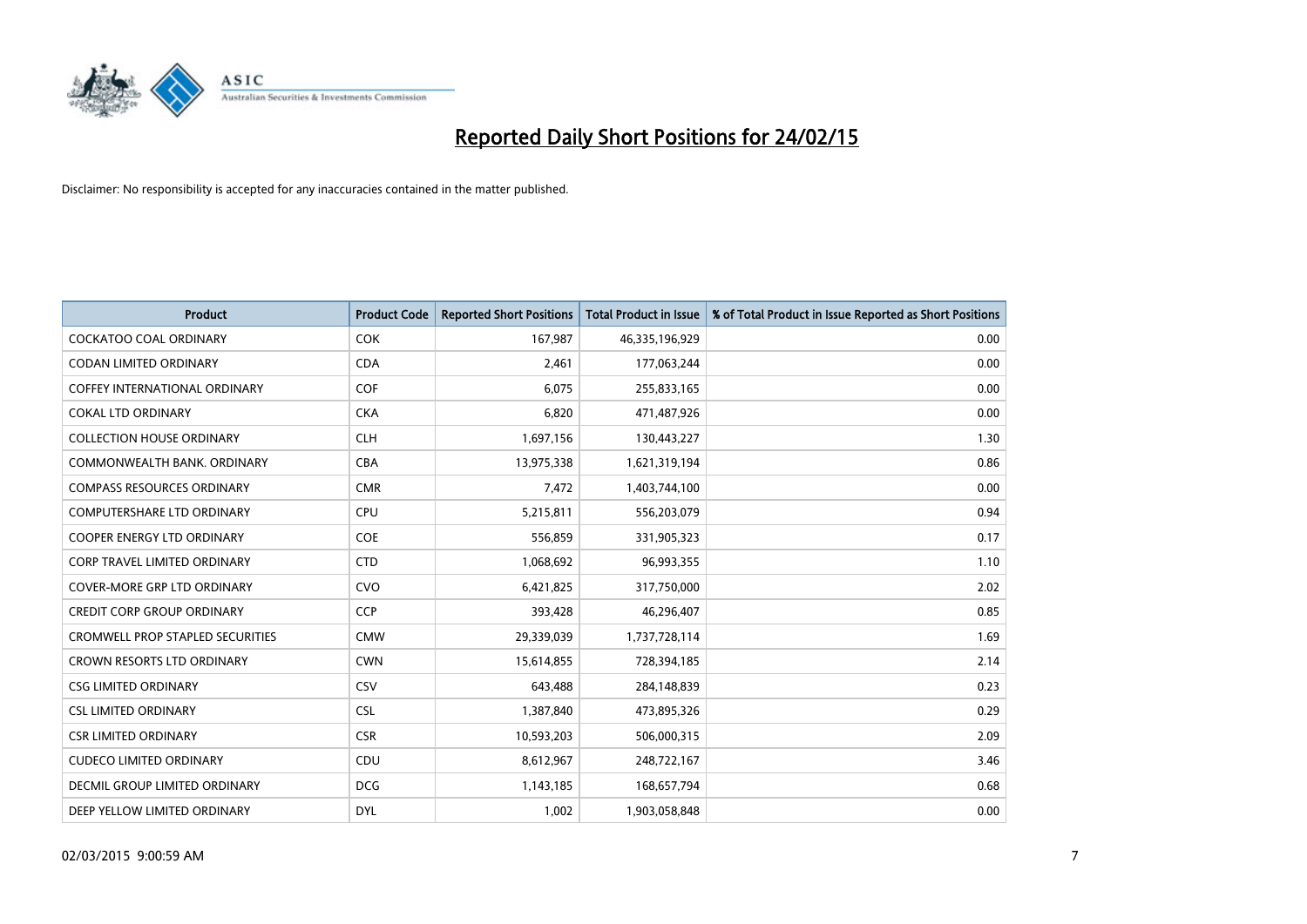

| <b>Product</b>                          | <b>Product Code</b> | <b>Reported Short Positions</b> | <b>Total Product in Issue</b> | % of Total Product in Issue Reported as Short Positions |
|-----------------------------------------|---------------------|---------------------------------|-------------------------------|---------------------------------------------------------|
| DEVINE LIMITED ORDINARY                 | <b>DVN</b>          | 1,548                           | 158,730,556                   | 0.00                                                    |
| DEXUS PROPERTY GROUP STAPLED UNITS      | <b>DXS</b>          | 2,549,087                       | 905,531,797                   | 0.28                                                    |
| DICK SMITH HLDGS ORDINARY               | <b>DSH</b>          | 14,458,817                      | 236,511,364                   | 6.11                                                    |
| DISCOVERY METALS LTD ORDINARY           | <b>DML</b>          | 344,314                         | 644,039,581                   | 0.05                                                    |
| DOMINO PIZZA ENTERPR ORDINARY           | <b>DMP</b>          | 921,044                         | 86,560,773                    | 1.06                                                    |
| DONACO INTERNATIONAL DEFERRED EX OPTION | <b>DNAN</b>         | 9,348                           | 3,026,655                     | 0.31                                                    |
| DONACO INTERNATIONAL ORDINARY           | <b>DNA</b>          | 11,813,964                      | 617,285,804                   | 1.91                                                    |
| DOWNER EDI LIMITED ORDINARY             | <b>DOW</b>          | 23,335,562                      | 435,399,975                   | 5.36                                                    |
| DRAGON MINING LTD ORDINARY              | <b>DRA</b>          | 63.000                          | 88,840,613                    | 0.07                                                    |
| DRILLSEARCH ENERGY ORDINARY             | <b>DLS</b>          | 10,253,228                      | 461,101,450                   | 2.22                                                    |
| DUET GROUP STAPLED US PROHIBIT.         | <b>DUE</b>          | 19,301,502                      | 1,493,678,915                 | 1.29                                                    |
| DULUXGROUP LIMITED ORDINARY             | <b>DLX</b>          | 641,039                         | 388,543,268                   | 0.16                                                    |
| ECHO ENTERTAINMENT ORDINARY             | <b>EGP</b>          | 3,523,286                       | 825,672,730                   | 0.43                                                    |
| <b>ELDERS LIMITED ORDINARY</b>          | ELD                 | 712,897                         | 83,734,671                    | 0.85                                                    |
| <b>EMECO HOLDINGS ORDINARY</b>          | EHL                 | 15,834,283                      | 599,675,707                   | 2.64                                                    |
| <b>ENDEAVOUR MIN CORP CDI 1:1</b>       | <b>EVR</b>          | 69,262                          | 45,886,643                    | 0.15                                                    |
| <b>ENERGY RESOURCES ORDINARY 'A'</b>    | <b>ERA</b>          | 9,091,053                       | 517,725,062                   | 1.76                                                    |
| <b>ENERGY WORLD CORPOR. ORDINARY</b>    | <b>EWC</b>          | 45,877,471                      | 1,734,166,672                 | 2.65                                                    |
| <b>ENSOGO LIMITED ORDINARY</b>          | E88                 | 212,387                         | 426,069,834                   | 0.05                                                    |
| EQUATORIAL RES LTD ORDINARY             | EQX                 | 33                              | 124,445,353                   | 0.00                                                    |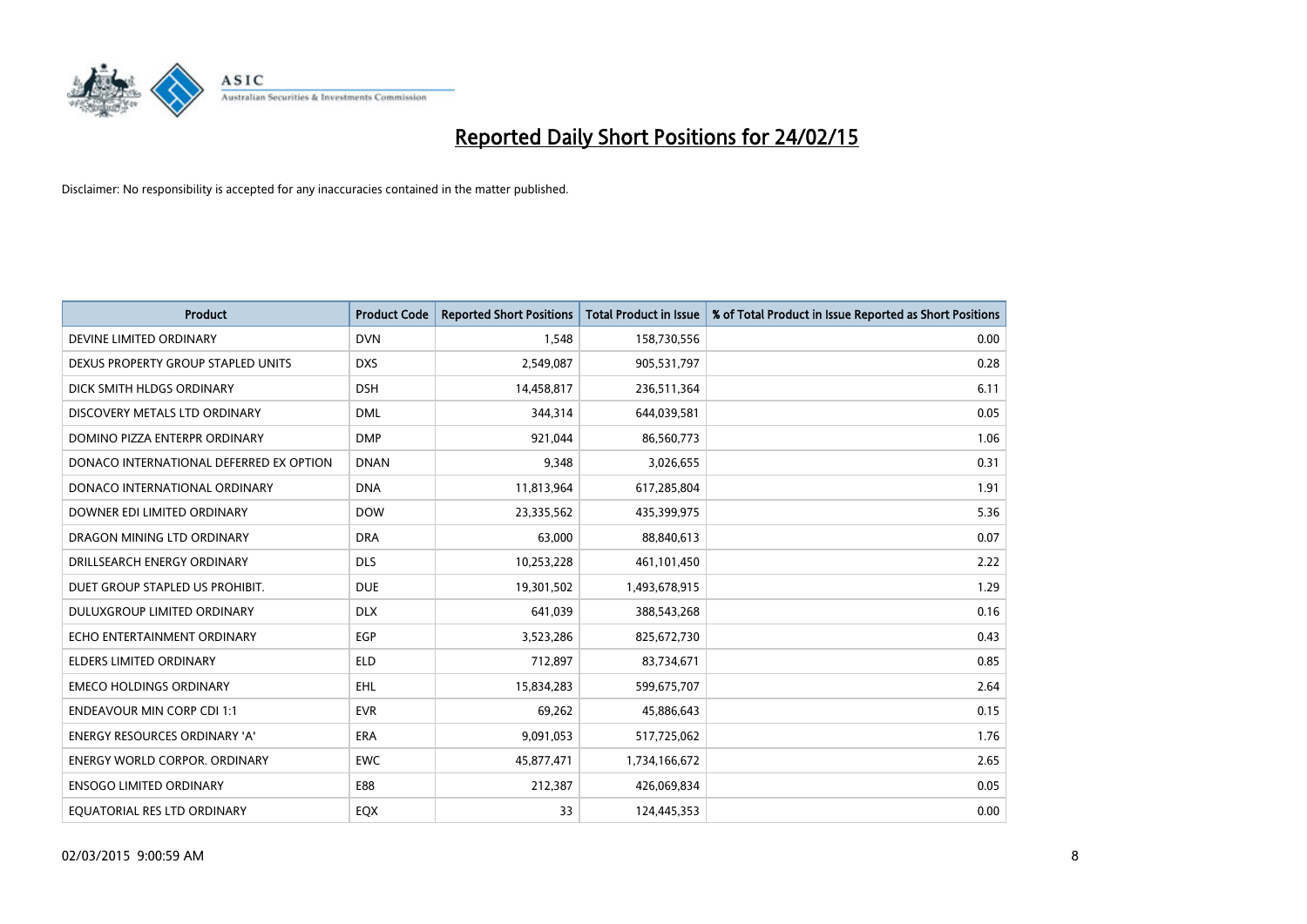

| <b>Product</b>                         | <b>Product Code</b> | <b>Reported Short Positions</b> | <b>Total Product in Issue</b> | % of Total Product in Issue Reported as Short Positions |
|----------------------------------------|---------------------|---------------------------------|-------------------------------|---------------------------------------------------------|
| EQUITY TRUSTEES ORDINARY               | EQT                 | 49,283                          | 19,270,117                    | 0.26                                                    |
| ERM POWER LIMITED ORDINARY             | EPW                 | 320,089                         | 241,689,186                   | 0.13                                                    |
| ESTIA HEALTH LTD ORDINARY              | EHE                 | 1,086,206                       | 180,885,580                   | 0.60                                                    |
| EUREKA GROUP LTD ORDINARY              | <b>EGH</b>          | 670,000                         | 156,766,594                   | 0.43                                                    |
| EVOLUTION MINING LTD ORDINARY          | <b>EVN</b>          | 23,632,053                      | 714,921,647                   | 3.31                                                    |
| FAIRFAX MEDIA LTD ORDINARY             | <b>FXJ</b>          | 39,245,750                      | 2,351,955,725                 | 1.67                                                    |
| FAR LTD ORDINARY                       | FAR                 | 10,333,726                      | 3,127,058,427                 | 0.33                                                    |
| FEDERATION CNTRES ORD/UNIT STAPLED SEC | <b>FDC</b>          | 4,112,027                       | 1,427,641,565                 | 0.29                                                    |
| FINBAR GROUP LIMITED ORDINARY          | <b>FRI</b>          | 7,164                           | 228,720,815                   | 0.00                                                    |
| FISHER & PAYKEL H. ORDINARY            | <b>FPH</b>          | 34,841                          | 557,917,000                   | 0.01                                                    |
| FLEETWOOD CORP ORDINARY                | <b>FWD</b>          | 1,122,451                       | 61,039,412                    | 1.84                                                    |
| FLETCHER BUILDING ORDINARY             | <b>FBU</b>          | 1,096,262                       | 687,854,788                   | 0.16                                                    |
| FLEXIGROUP LIMITED ORDINARY            | <b>FXL</b>          | 6,675,079                       | 304,096,060                   | 2.20                                                    |
| FLIGHT CENTRE TRAVEL ORDINARY          | <b>FLT</b>          | 7,906,314                       | 100,734,279                   | 7.85                                                    |
| FLINDERS MINES LTD ORDINARY            | <b>FMS</b>          | 164,998                         | 2,762,995,689                 | 0.01                                                    |
| <b>FOCUS MINERALS LTD ORDINARY</b>     | <b>FML</b>          | 3,030,219                       | 9,137,375,877                 | 0.03                                                    |
| <b>FOLKESTONE EDU TRUST UNITS</b>      | <b>FET</b>          | 43,549                          | 244,378,866                   | 0.02                                                    |
| FONTERRA SHARE FUND ORDINARY UNITS     | <b>FSF</b>          | 114,468                         | 121,855,834                   | 0.09                                                    |
| FORTESCUE METALS GRP ORDINARY          | <b>FMG</b>          | 324,096,340                     | 3,113,798,151                 | 10.41                                                   |
| FREEDOM FOOD LTD ORDINARY              | <b>FNP</b>          | 49,649                          | 152,689,663                   | 0.03                                                    |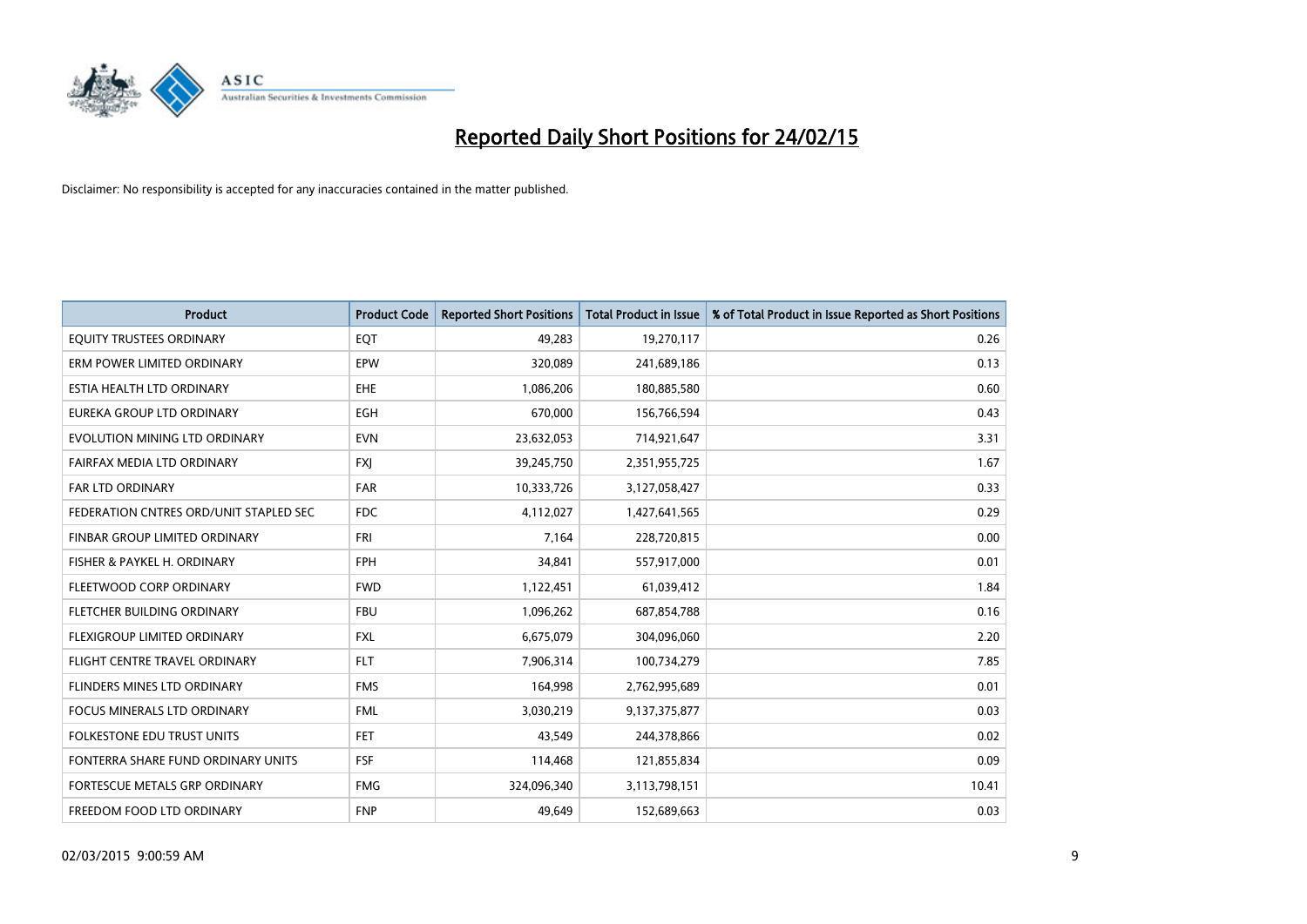

| <b>Product</b>                             | <b>Product Code</b> | <b>Reported Short Positions</b> | <b>Total Product in Issue</b> | % of Total Product in Issue Reported as Short Positions |
|--------------------------------------------|---------------------|---------------------------------|-------------------------------|---------------------------------------------------------|
| <b>FUNTASTIC LIMITED ORDINARY</b>          | <b>FUN</b>          | 370,000                         | 669,269,723                   | 0.06                                                    |
| <b>G.U.D. HOLDINGS ORDINARY</b>            | GUD                 | 2,321,417                       | 70,939,492                    | 3.27                                                    |
| <b>G8 EDUCATION LIMITED ORDINARY</b>       | <b>GEM</b>          | 16,788,495                      | 359,151,207                   | 4.67                                                    |
| <b>GALAXY RESOURCES ORDINARY</b>           | GXY                 | 648.040                         | 1,064,783,990                 | 0.06                                                    |
| <b>GBST HOLDINGS., ORDINARY</b>            | <b>GBT</b>          | 3,682                           | 66,561,725                    | 0.01                                                    |
| <b>GDI PROPERTY GRP STAPLED SECURITIES</b> | GDI                 | 457,090                         | 567,575,025                   | 0.08                                                    |
| <b>GENESIS ENERGY LTD ORDINARY</b>         | <b>GNE</b>          | 8,936                           | 1,000,000,000                 | 0.00                                                    |
| <b>GENETIC TECHNOLOGIES ORDINARY</b>       | GTG                 | 13,350                          | 1,202,025,198                 | 0.00                                                    |
| <b>GENTRACK GROUP LTD ORDINARY</b>         | <b>GTK</b>          | 3,000                           | 72,699,510                    | 0.00                                                    |
| <b>GENWORTH MORTGAGE ORDINARY</b>          | <b>GMA</b>          | 20,398,608                      | 650,000,000                   | 3.14                                                    |
| <b>GEODYNAMICS LIMITED ORDINARY</b>        | GDY                 | 819                             | 435,880,130                   | 0.00                                                    |
| <b>GINDALBIE METALS LTD ORDINARY</b>       | GBG                 | 14,020,654                      | 1,495,448,025                 | 0.94                                                    |
| <b>GOLD ROAD RES LTD ORDINARY</b>          | GOR                 | 865,606                         | 594,881,822                   | 0.15                                                    |
| <b>GOODMAN FIELDER, ORDINARY</b>           | <b>GFF</b>          | 43,117,319                      | 1,955,559,207                 | 2.20                                                    |
| <b>GOODMAN GROUP STAPLED</b>               | <b>GMG</b>          | 2,000,857                       | 1,753,035,922                 | 0.11                                                    |
| <b>GPT GROUP STAPLED SEC.</b>              | GPT                 | 3,714,964                       | 1,762,293,107                 | 0.21                                                    |
| <b>GRAINCORP LIMITED A CLASS ORDINARY</b>  | <b>GNC</b>          | 10,382,464                      | 228,855,628                   | 4.54                                                    |
| <b>GRANGE RESOURCES, ORDINARY</b>          | GRR                 | 693,157                         | 1,157,338,698                 | 0.06                                                    |
| <b>GREENCROSS LIMITED ORDINARY</b>         | GXL                 | 2,103,442                       | 111,447,503                   | 1.89                                                    |
| <b>GREENLAND MIN EN LTD ORDINARY</b>       | GGG                 | 3,864,827                       | 669,389,552                   | 0.58                                                    |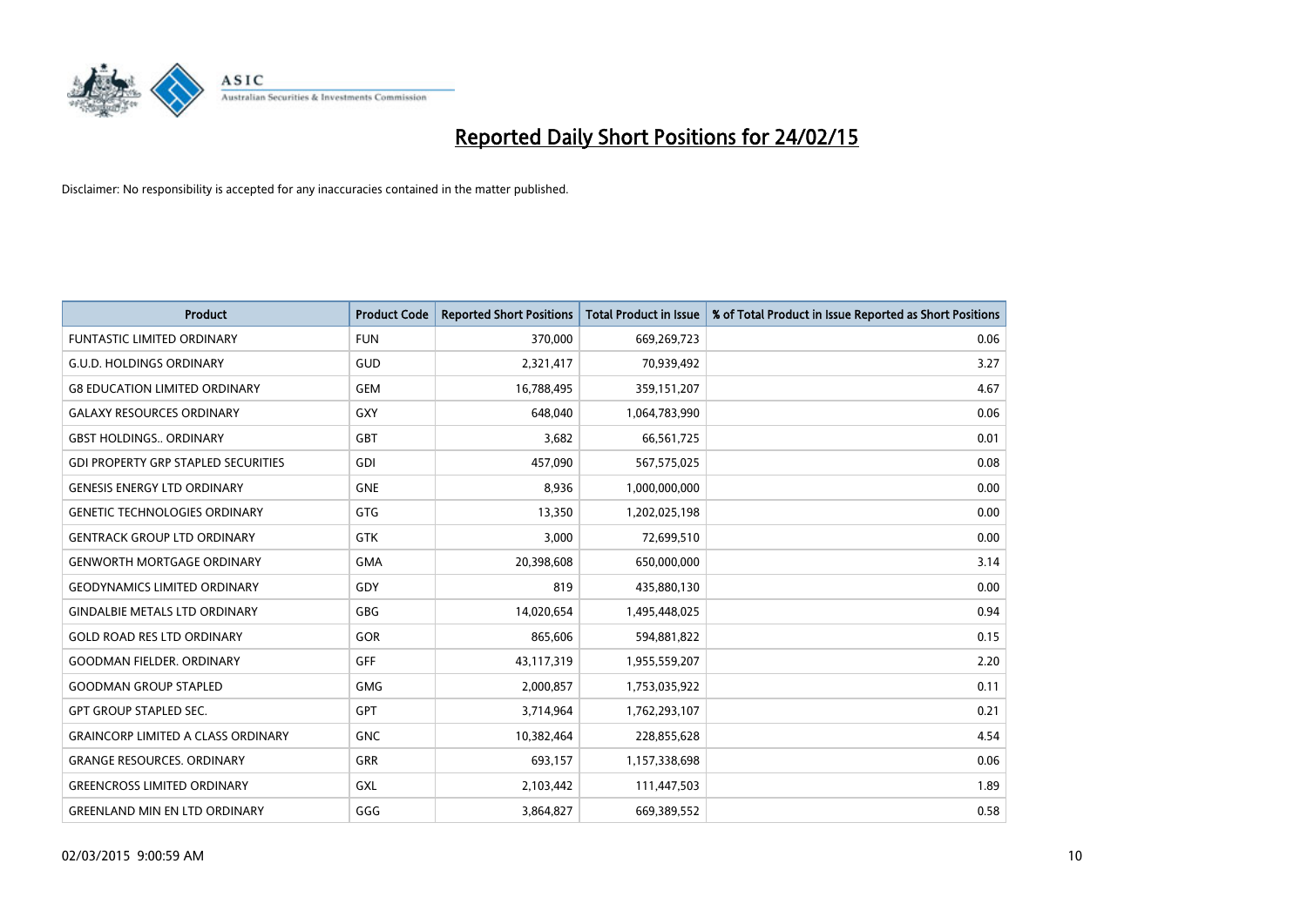

| <b>Product</b>                                   | <b>Product Code</b> | <b>Reported Short Positions</b> | <b>Total Product in Issue</b> | % of Total Product in Issue Reported as Short Positions |
|--------------------------------------------------|---------------------|---------------------------------|-------------------------------|---------------------------------------------------------|
| <b>GREENLAND MIN EN LTD RIGHTS 26-JUN-14</b>     | GGGR                | 3,842                           | 88,685,050                    | 0.00                                                    |
| <b>GROWTHPOINT PROPERTY ORD/UNIT STAPLED SEC</b> | GOZ                 | 755,645                         | 554,602,697                   | 0.14                                                    |
| <b>GRYPHON MINERALS LTD ORDINARY</b>             | GRY                 | 177,044                         | 401,290,987                   | 0.04                                                    |
| <b>GWA GROUP LTD ORDINARY</b>                    | <b>GWA</b>          | 10,933,432                      | 306,533,770                   | 3.57                                                    |
| HARVEY NORMAN ORDINARY                           | <b>HVN</b>          | 32,753,603                      | 1,110,603,911                 | 2.95                                                    |
| HEALTHSCOPE LIMITED. ORDINARY                    | <b>HSO</b>          | 5,718,013                       | 1,732,094,838                 | 0.33                                                    |
| <b>HENDERSON GROUP CDI 1:1</b>                   | <b>HGG</b>          | 2,311,029                       | 753,392,858                   | 0.31                                                    |
| <b>HFA HOLDINGS LIMITED ORDINARY</b>             | <b>HFA</b>          | 308                             | 162,147,897                   | 0.00                                                    |
| <b>HIGHLANDS PACIFIC ORDINARY</b>                | <b>HIG</b>          |                                 | 920,577,086                   | 0.00                                                    |
| HILLGROVE RES LTD ORDINARY                       | <b>HGO</b>          | 4,000                           | 147,798,623                   | 0.00                                                    |
| <b>HILLS LTD ORDINARY</b>                        | <b>HIL</b>          | 1,812,799                       | 231,985,526                   | 0.78                                                    |
| HORIZON OIL LIMITED ORDINARY                     | <b>HZN</b>          | 36,606,752                      | 1,301,981,265                 | 2.81                                                    |
| <b>HOTEL PROPERTY STAPLED</b>                    | <b>HPI</b>          | 131,017                         | 146,105,439                   | 0.09                                                    |
| <b>ICAR ASIA LTD ORDINARY</b>                    | ICQ                 | 186,459                         | 217,769,656                   | 0.09                                                    |
| <b>IINET LIMITED ORDINARY</b>                    | <b>IIN</b>          | 8,167,359                       | 162,950,896                   | 5.01                                                    |
| ILUKA RESOURCES ORDINARY                         | ILU                 | 19,920,605                      | 418,700,517                   | 4.76                                                    |
| <b>IMDEX LIMITED ORDINARY</b>                    | <b>IMD</b>          | 1,337,341                       | 216,203,136                   | 0.62                                                    |
| IMF BENTHAM LTD ORDINARY                         | <b>IMF</b>          | 3,878,658                       | 166,580,957                   | 2.33                                                    |
| <b>INCITEC PIVOT ORDINARY</b>                    | IPL                 | 22,252,106                      | 1,675,621,466                 | 1.33                                                    |
| INDEPENDENCE GROUP ORDINARY                      | <b>IGO</b>          | 2,291,265                       | 234,256,573                   | 0.98                                                    |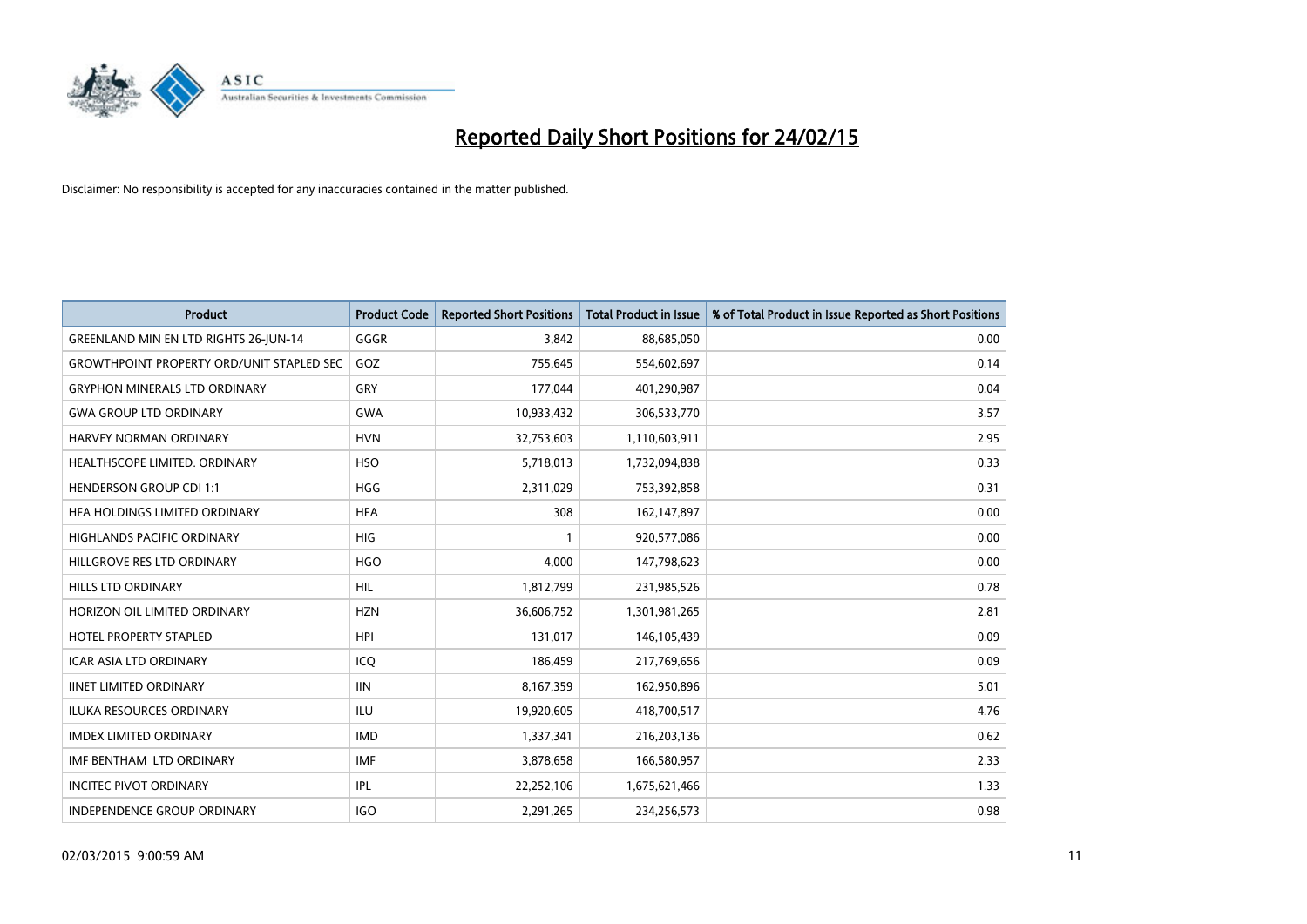

| <b>Product</b>                                | <b>Product Code</b> | <b>Reported Short Positions</b> | <b>Total Product in Issue</b> | % of Total Product in Issue Reported as Short Positions |
|-----------------------------------------------|---------------------|---------------------------------|-------------------------------|---------------------------------------------------------|
| <b>INDUSTRIA REIT STAPLED</b>                 | <b>IDR</b>          | 703,688                         | 125,000,001                   | 0.56                                                    |
| <b>INFIGEN ENERGY STAPLED SECURITIES</b>      | <b>IFN</b>          | 3,142,174                       | 767,887,581                   | 0.41                                                    |
| <b>INFOMEDIA LTD ORDINARY</b>                 | <b>IFM</b>          | 796,369                         | 307,877,687                   | 0.26                                                    |
| INGENIA GROUP STAPLED SECURITIES              | <b>INA</b>          | 10,840,323                      | 878,851,910                   | 1.23                                                    |
| <b>INSURANCE AUSTRALIA ORDINARY</b>           | IAG                 | 11,467,936                      | 2,341,618,048                 | 0.49                                                    |
| <b>INTREPID MINES ORDINARY</b>                | <b>IAU</b>          | 1,632,863                       | 369,869,196                   | 0.44                                                    |
| INTUERI EDU GRP LTD ORDINARY                  | <b>IQE</b>          | 86                              | 100,000,000                   | 0.00                                                    |
| <b>INVESTA OFFICE FUND STAPLED SECURITIES</b> | <b>IOF</b>          | 964,279                         | 614,047,458                   | 0.16                                                    |
| <b>INVOCARE LIMITED ORDINARY</b>              | <b>IVC</b>          | 2,392,283                       | 110,030,298                   | 2.17                                                    |
| <b>IOOF HOLDINGS LTD ORDINARY</b>             | IFL                 | 12,989,576                      | 300,133,752                   | 4.33                                                    |
| IPH LIMITED ORDINARY                          | <b>IPH</b>          | 566,666                         | 157,559,499                   | 0.36                                                    |
| <b>IPROPERTY GROUP LTD ORDINARY</b>           | <b>IPP</b>          | 3,671,223                       | 186,703,204                   | 1.97                                                    |
| <b>IRESS LIMITED ORDINARY</b>                 | <b>IRE</b>          | 4,348,783                       | 159,097,319                   | 2.73                                                    |
| <b>ISELECT LTD ORDINARY</b>                   | <b>ISU</b>          | 2,032,161                       | 261,489,894                   | 0.78                                                    |
| <b>ISENTIA GROUP LTD ORDINARY</b>             | <b>ISD</b>          | 439,165                         | 200,000,001                   | 0.22                                                    |
| <b>ISENTRIC LTD. ORDINARY</b>                 | ICU                 | 39,829                          | 134,703,703                   | 0.03                                                    |
| JAMES HARDIE INDUST CHESS DEPOSITARY INT      | <b>IHX</b>          | 13,084,562                      | 445,256,278                   | 2.94                                                    |
| JAPARA HEALTHCARE LT ORDINARY                 | <b>IHC</b>          | 19,833,992                      | 263,046,592                   | 7.54                                                    |
| <b>JB HI-FI LIMITED ORDINARY</b>              | <b>JBH</b>          | 9,171,475                       | 98,976,083                    | 9.27                                                    |
| KAROON GAS AUSTRALIA ORDINARY                 | <b>KAR</b>          | 21,424,810                      | 246,608,239                   | 8.69                                                    |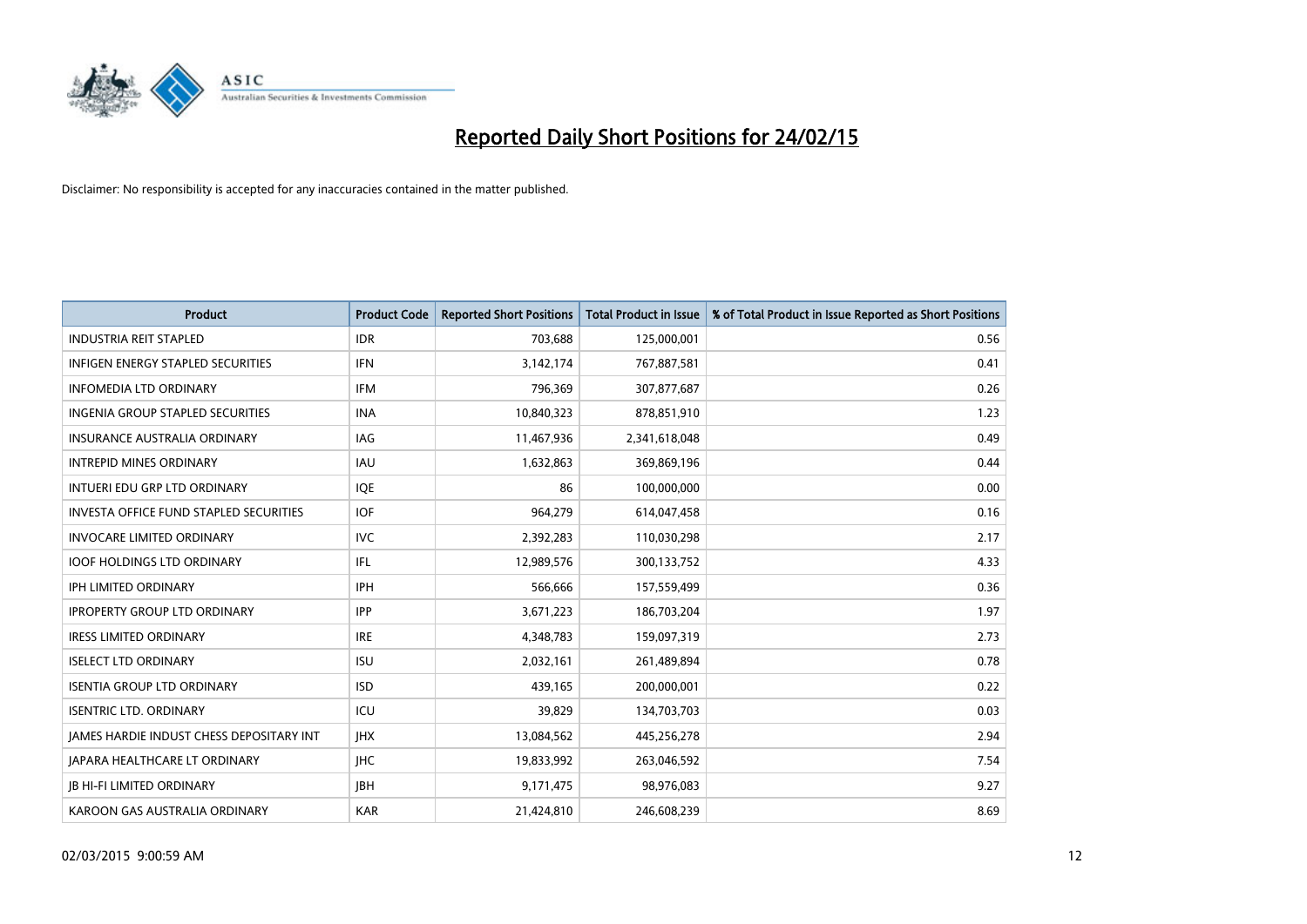

| <b>Product</b>                        | <b>Product Code</b> | <b>Reported Short Positions</b> | <b>Total Product in Issue</b> | % of Total Product in Issue Reported as Short Positions |
|---------------------------------------|---------------------|---------------------------------|-------------------------------|---------------------------------------------------------|
| KATHMANDU HOLD LTD ORDINARY           | <b>KMD</b>          | 9,800,244                       | 201,484,583                   | 4.86                                                    |
| <b>KBL MINING LIMITED ORDINARY</b>    | <b>KBL</b>          | 1,820                           | 495,765,509                   | 0.00                                                    |
| KINGSGATE CONSOLID. ORDINARY          | <b>KCN</b>          | 15,970,397                      | 223,584,937                   | 7.14                                                    |
| KINGSROSE MINING LTD ORDINARY         | <b>KRM</b>          | 455,261                         | 358,611,493                   | 0.13                                                    |
| <b>KOGI IRON LTD ORDINARY</b>         | <b>KFE</b>          | 1,013,603                       | 376,669,836                   | 0.27                                                    |
| LEIGHTON HOLDINGS ORDINARY            | LEI                 | 5,326,481                       | 338,503,563                   | 1.57                                                    |
| LEND LEASE GROUP UNIT/ORD STAPLED     | <b>LLC</b>          | 1,743,314                       | 579,596,726                   | 0.30                                                    |
| LIFESTYLE COMMUNIT. ORDINARY          | LIC                 | 25,000                          | 101,220,131                   | 0.02                                                    |
| LIQUEFIED NATURAL ORDINARY            | LNG                 | 13,429,505                      | 462,793,201                   | 2.90                                                    |
| LONESTAR RESO LTD ORDINARY            | <b>LNR</b>          | 112,590                         | 752,187,211                   | 0.01                                                    |
| LOVISA HOLDINGS LTD ORDINARY          | LOV                 | 1,884                           | 105,000,000                   | 0.00                                                    |
| <b>LYNAS CORPORATION ORDINARY</b>     | <b>LYC</b>          | 78,673,804                      | 3,370,992,404                 | 2.33                                                    |
| <b>M2 GRP LTD ORDINARY</b>            | <b>MTU</b>          | 969,143                         | 181,905,060                   | 0.53                                                    |
| <b>MACA LIMITED ORDINARY</b>          | <b>MLD</b>          | 1,295,089                       | 232,676,373                   | 0.56                                                    |
| <b>MACMAHON HOLDINGS ORDINARY</b>     | <b>MAH</b>          | 813,807                         | 1,261,699,966                 | 0.06                                                    |
| MACO ATLAS ROADS GRP ORDINARY STAPLED | <b>MOA</b>          | 14,169,582                      | 511,538,852                   | 2.77                                                    |
| MACQUARIE GROUP LTD ORDINARY          | MQG                 | 881,675                         | 324,342,024                   | 0.27                                                    |
| MAGELLAN FIN GRP LTD ORDINARY         | <b>MFG</b>          | 1,593,164                       | 159,818,691                   | 1.00                                                    |
| <b>MANTRA GROUP LTD ORDINARY</b>      | <b>MTR</b>          | 4,291,921                       | 249,471,229                   | 1.72                                                    |
| <b>MATRIX C &amp; E LTD ORDINARY</b>  | <b>MCE</b>          | 2,342,103                       | 94,555,428                    | 2.48                                                    |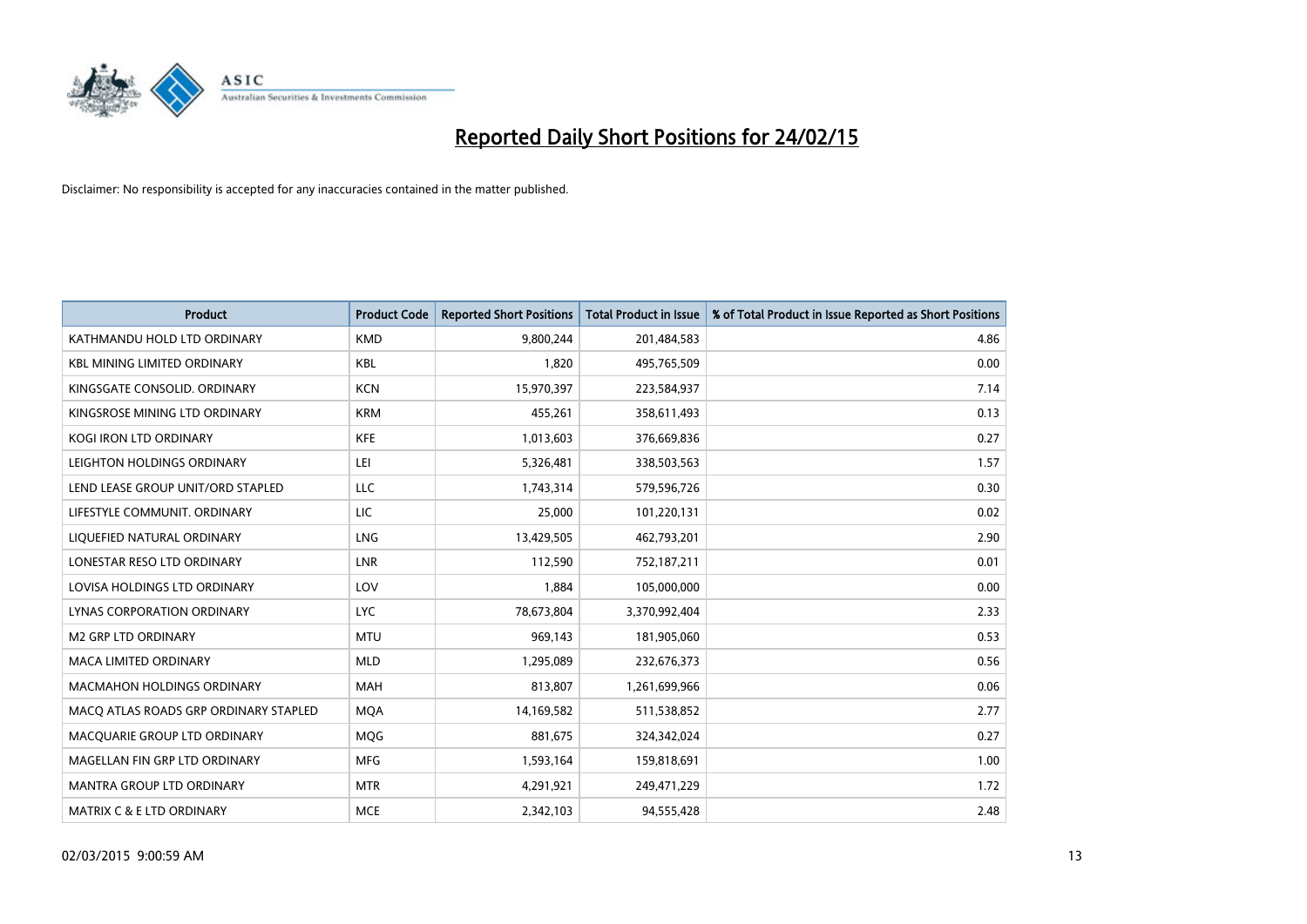

| <b>Product</b>                       | <b>Product Code</b> | <b>Reported Short Positions</b> | <b>Total Product in Issue</b> | % of Total Product in Issue Reported as Short Positions |
|--------------------------------------|---------------------|---------------------------------|-------------------------------|---------------------------------------------------------|
| <b>MAVERICK DRILLING ORDINARY</b>    | <b>MAD</b>          | 1,036,711                       | 545,000,115                   | 0.19                                                    |
| <b>MAXITRANS INDUSTRIES ORDINARY</b> | <b>MXI</b>          | 294,419                         | 185,075,653                   | 0.16                                                    |
| MAYNE PHARMA LTD ORDINARY            | <b>MYX</b>          | 17,817,431                      | 707,269,028                   | 2.52                                                    |
| MCMILLAN SHAKESPEARE ORDINARY        | <b>MMS</b>          | 386,274                         | 77,525,801                    | 0.50                                                    |
| MEDIBANK PRIVATE LTD ORDINARY        | <b>MPL</b>          | 21,698,992                      | 2,754,003,240                 | 0.79                                                    |
| MEDUSA MINING LTD ORDINARY           | <b>MML</b>          | 7,889,349                       | 207,794,301                   | 3.80                                                    |
| MELBOURNE IT LIMITED ORDINARY        | <b>MLB</b>          | 1.000                           | 92,944,392                    | 0.00                                                    |
| MEO AUSTRALIA LTD ORDINARY           | <b>MEO</b>          | 411,000                         | 750,488,387                   | 0.05                                                    |
| MERIDIAN ENERGY INSTALMENT RECEIPTS  | <b>MEZCA</b>        | 200,000                         | 1,255,413,626                 | 0.02                                                    |
| MESOBLAST LIMITED ORDINARY           | <b>MSB</b>          | 19,660,646                      | 324,201,029                   | 6.06                                                    |
| METALS X LIMITED ORDINARY            | <b>MLX</b>          | 130,458                         | 416,010,939                   | 0.03                                                    |
| METCASH LIMITED ORDINARY             | <b>MTS</b>          | 127,945,704                     | 928,357,876                   | 13.78                                                   |
| METMINCO LIMITED ORDINARY            | <b>MNC</b>          | 32,000                          | 1,855,516,023                 | 0.00                                                    |
| MIGHTY RIVER POWER ORDINARY          | <b>MYT</b>          | 1,761,235                       | 1,400,012,517                 | 0.13                                                    |
| MINCOR RESOURCES NL ORDINARY         | <b>MCR</b>          | 22,893                          | 188,208,274                   | 0.01                                                    |
| MINERAL DEPOSITS ORDINARY            | <b>MDL</b>          | 958,198                         | 103,676,341                   | 0.92                                                    |
| MINERAL RESOURCES. ORDINARY          | <b>MIN</b>          | 15,727,083                      | 187,270,274                   | 8.40                                                    |
| MIRABELA NICKEL LTD ORDINARY         | <b>MBN</b>          | 2,012,125                       | 929,710,216                   | 0.22                                                    |
| MIRVAC GROUP STAPLED SECURITIES      | <b>MGR</b>          | 6,858,878                       | 3,697,197,370                 | 0.19                                                    |
| <b>MISSION NEWENERGY ORDINARY</b>    | <b>MBT</b>          | 10,935                          | 40,870,275                    | 0.03                                                    |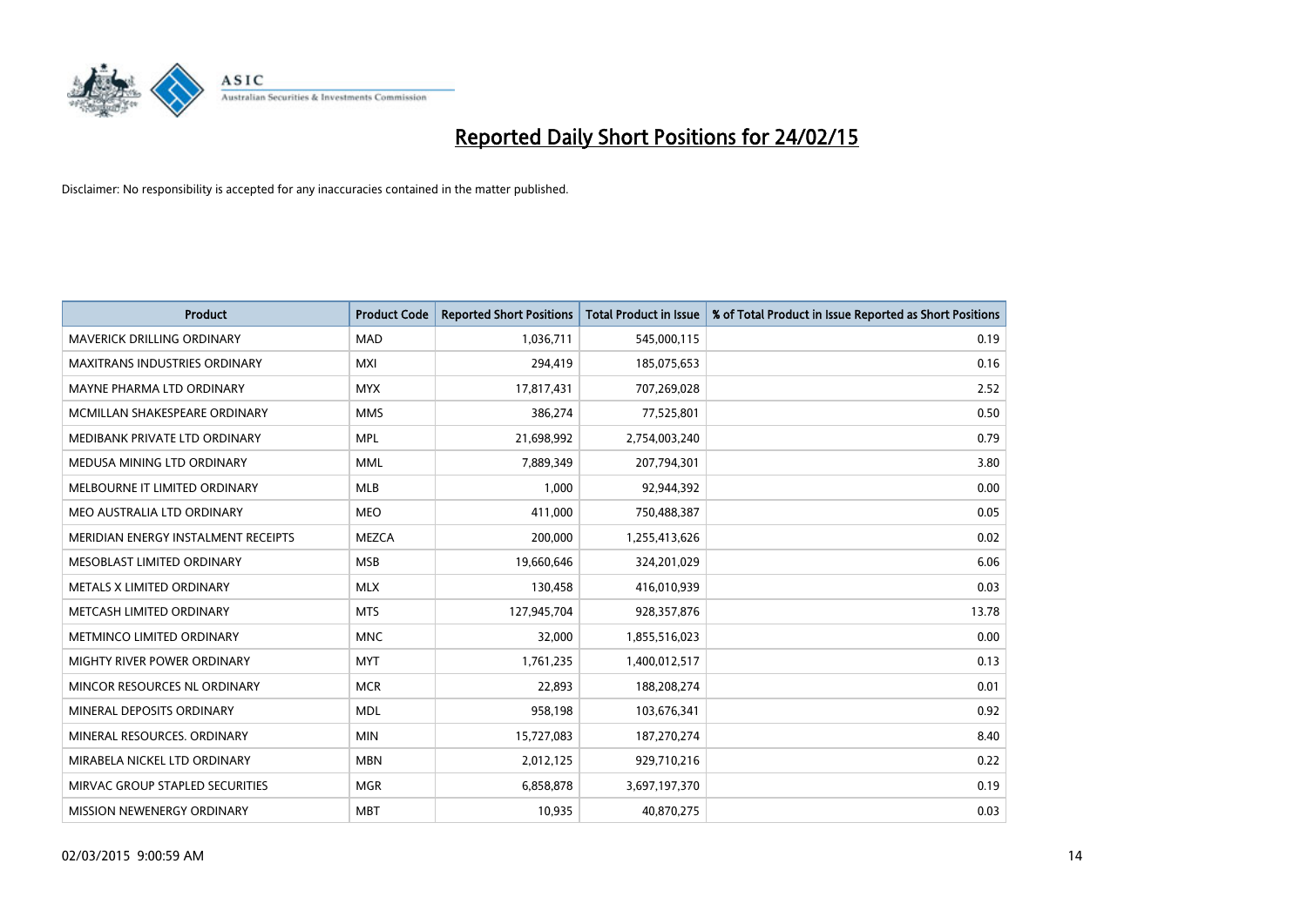

| <b>Product</b>                    | <b>Product Code</b> | <b>Reported Short Positions</b> | <b>Total Product in Issue</b> | % of Total Product in Issue Reported as Short Positions |
|-----------------------------------|---------------------|---------------------------------|-------------------------------|---------------------------------------------------------|
| <b>MMAOFFSHOR ORDINARY</b>        | <b>MRM</b>          | 19,340,514                      | 368,666,221                   | 5.25                                                    |
| MOLOPO ENERGY LTD ORDINARY        | <b>MPO</b>          | 30,833                          | 248,832,798                   | 0.01                                                    |
| MONADELPHOUS GROUP ORDINARY       | <b>MND</b>          | 7,870,385                       | 92,998,380                    | 8.46                                                    |
| MONASH IVF GROUP LTD ORDINARY     | <b>MVF</b>          | 1,162,282                       | 231,081,089                   | 0.50                                                    |
| MORTGAGE CHOICE LTD ORDINARY      | <b>MOC</b>          | 28,746                          | 124,216,248                   | 0.02                                                    |
| <b>MOUNT GIBSON IRON ORDINARY</b> | <b>MGX</b>          | 67,308,010                      | 1,090,805,085                 | 6.17                                                    |
| MULTIPLEX SITES SITES             | <b>MXUPA</b>        | 2,242                           | 4,500,000                     | 0.05                                                    |
| MYER HOLDINGS LTD ORDINARY        | <b>MYR</b>          | 110,497,327                     | 585,689,551                   | 18.87                                                   |
| NANOSONICS LIMITED ORDINARY       | <b>NAN</b>          | 2,507,298                       | 264,362,826                   | 0.95                                                    |
| NATIONAL AUST, BANK ORDINARY      | <b>NAB</b>          | 9,308,779                       | 2,419,353,823                 | 0.38                                                    |
| NATIONAL STORAGE STAPLED          | <b>NSR</b>          | 1,588,891                       | 295,631,660                   | 0.54                                                    |
| NAVITAS LIMITED ORDINARY          | <b>NVT</b>          | 3,308,503                       | 376,037,813                   | 0.88                                                    |
| NEARMAP LTD ORDINARY              | <b>NEA</b>          | 1,151,815                       | 348,196,101                   | 0.33                                                    |
| NEOMETALS LTD ORDINARY            | <b>NMT</b>          | 1,015                           | 502,212,757                   | 0.00                                                    |
| NEON ENERGY LIMITED ORDINARY      | <b>NEN</b>          | 13,244                          | 553,037,848                   | 0.00                                                    |
| NEW HOPE CORPORATION ORDINARY     | <b>NHC</b>          | 549,529                         | 830,999,449                   | 0.07                                                    |
| NEW ZEALAND OIL& GAS ORDINARY     | <b>NZO</b>          | 33,744                          | 336,878,928                   | 0.01                                                    |
| NEWCREST MINING ORDINARY          | <b>NCM</b>          | 8,179,763                       | 766,510,971                   | 1.07                                                    |
| NEWS CORP A NON-VOTING CDI        | <b>NWSLV</b>        | 335                             | 2,513,551                     | 0.01                                                    |
| NEWS CORP B VOTING CDI            | <b>NWS</b>          | 2,041,411                       | 39,943,353                    | 5.11                                                    |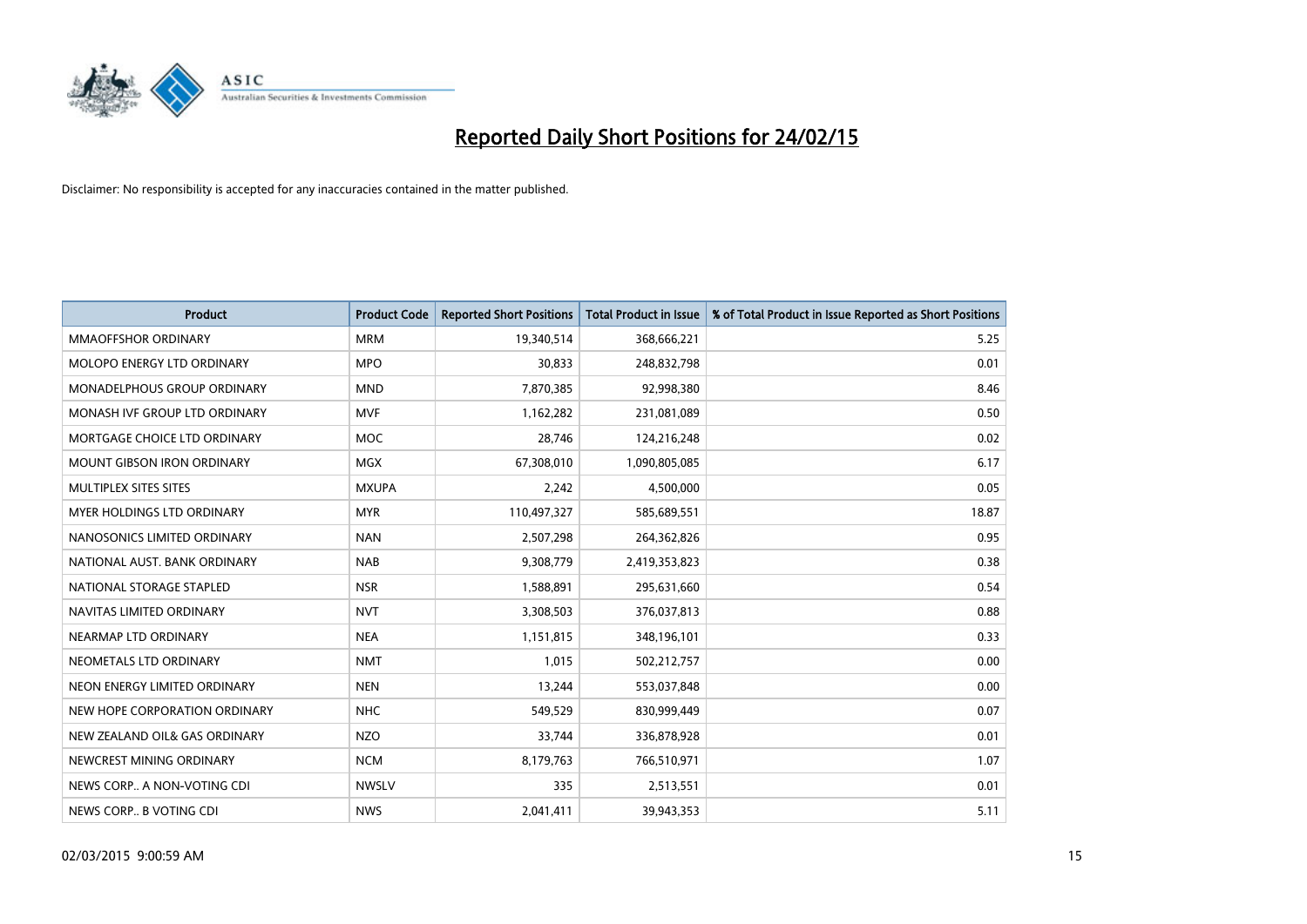

| <b>Product</b>                         | <b>Product Code</b> | <b>Reported Short Positions</b> | <b>Total Product in Issue</b> | % of Total Product in Issue Reported as Short Positions |
|----------------------------------------|---------------------|---------------------------------|-------------------------------|---------------------------------------------------------|
| NEWSAT LIMITED ORDINARY                | <b>NWT</b>          | 5,938,929                       | 643,874,841                   | 0.92                                                    |
| NEXTDC LIMITED ORDINARY                | <b>NXT</b>          | 12,956,757                      | 193,154,486                   | 6.71                                                    |
| NEXUS ENERGY LIMITED ORDINARY          | <b>NXS</b>          | 58,176                          | 1,330,219,459                 | 0.00                                                    |
| NIB HOLDINGS LIMITED ORDINARY          | <b>NHF</b>          | 153,989                         | 439,004,182                   | 0.04                                                    |
| NINE ENTERTAINMENT ORDINARY            | <b>NEC</b>          | 17,560,435                      | 940,295,023                   | 1.87                                                    |
| NOBLE MINERAL RES ORDINARY             | <b>NMG</b>          | 2,365,726                       | 666,397,952                   | 0.36                                                    |
| NORTHERN IRON LTD ORDINARY             | <b>NFE</b>          | 10,000                          | 484,405,314                   | 0.00                                                    |
| NORTHERN STAR ORDINARY                 | <b>NST</b>          | 8,280,274                       | 592,361,953                   | 1.40                                                    |
| NOVION PROPERTY GRP STAPLED SECURITIES | <b>NVN</b>          | 45,671,018                      | 3,050,627,717                 | 1.50                                                    |
| NRW HOLDINGS LIMITED ORDINARY          | <b>NWH</b>          | 15,973,423                      | 278,888,011                   | 5.73                                                    |
| NUFARM LIMITED ORDINARY                | <b>NUF</b>          | 7,249,442                       | 264,948,132                   | 2.74                                                    |
| NUPLEX INDUSTRIES ORDINARY             | <b>NPX</b>          | 1,000                           | 198,125,827                   | 0.00                                                    |
| OCEANAGOLD CORP. CHESS DEPOSITARY INT  | <b>OGC</b>          | 483,286                         | 301,520,186                   | 0.16                                                    |
| OIL SEARCH LTD ORDINARY                | OSH                 | 26,175,362                      | 1,522,692,587                 | 1.72                                                    |
| OM HOLDINGS LIMITED ORDINARY           | OMH                 | 58,082                          | 733,423,337                   | 0.01                                                    |
| OOH!MEDIA LIMITED ORDINARY             | OML                 | 617,955                         | 149,882,534                   | 0.41                                                    |
| ORICA LIMITED ORDINARY                 | ORI                 | 25,169,318                      | 372,743,291                   | 6.75                                                    |
| ORIGIN ENERGY ORDINARY                 | <b>ORG</b>          | 10,807,103                      | 1,106,314,634                 | 0.98                                                    |
| OROCOBRE LIMITED ORDINARY              | <b>ORE</b>          | 3,210,268                       | 147,360,623                   | 2.18                                                    |
| ORORA LIMITED ORDINARY                 | <b>ORA</b>          | 1,384,601                       | 1,206,684,923                 | 0.11                                                    |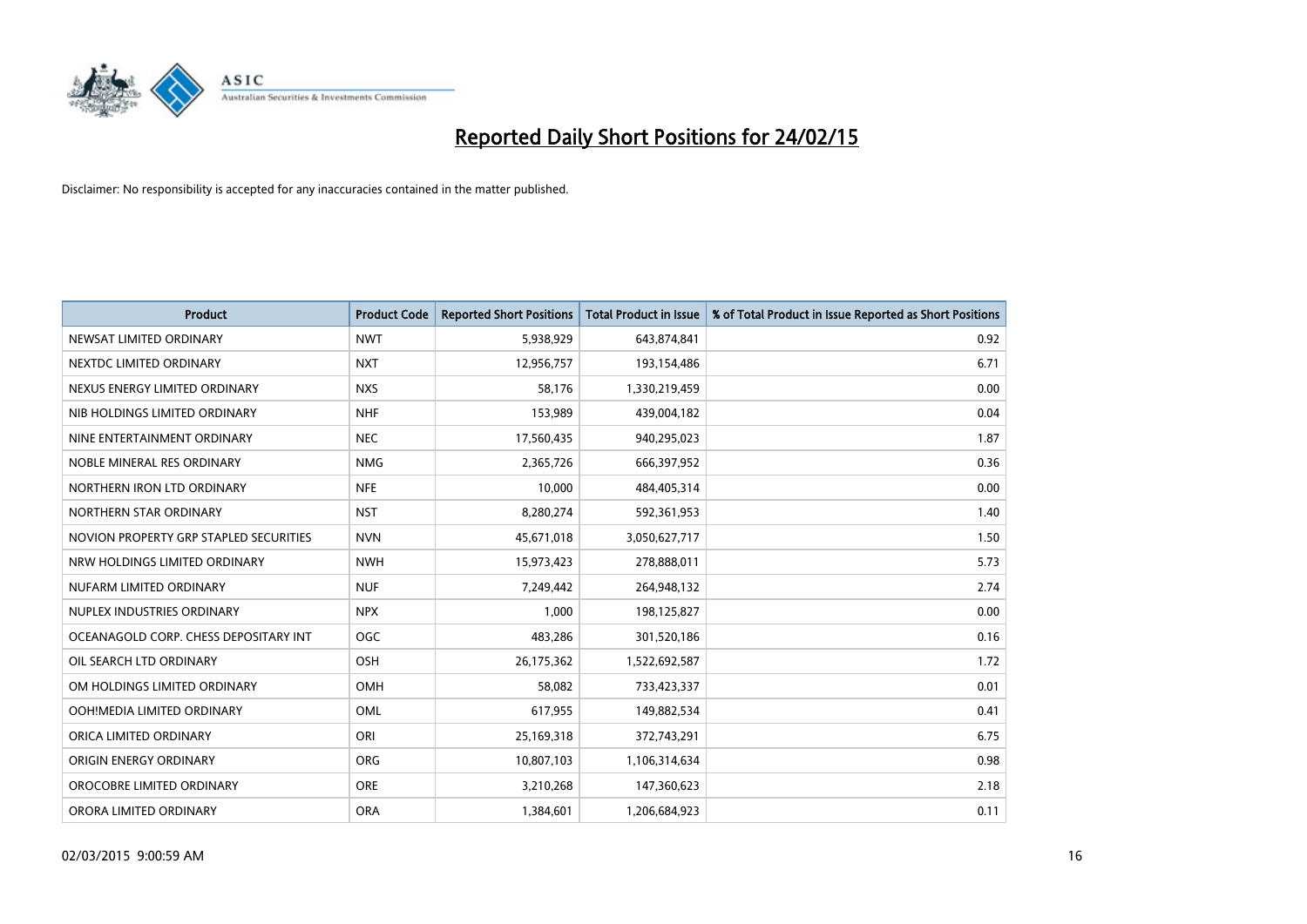

| <b>Product</b>                 | <b>Product Code</b> | <b>Reported Short Positions</b> | <b>Total Product in Issue</b> | % of Total Product in Issue Reported as Short Positions |
|--------------------------------|---------------------|---------------------------------|-------------------------------|---------------------------------------------------------|
| OROTONGROUP LIMITED ORDINARY   | ORL                 | 67,048                          | 40,880,902                    | 0.16                                                    |
| OTTO ENERGY LIMITED ORDINARY   | OEL                 | 3,154                           | 1,155,790,071                 | 0.00                                                    |
| OZ MINERALS ORDINARY           | OZL                 | 2,812,591                       | 303,470,022                   | 0.93                                                    |
| OZFOREX GROUP LTD ORDINARY     | <b>OFX</b>          | 9,452,241                       | 240,000,000                   | 3.94                                                    |
| <b>PACIFIC BRANDS ORDINARY</b> | <b>PBG</b>          | 66,631,522                      | 917,226,291                   | 7.26                                                    |
| PACIFIC SMILES GRP ORDINARY    | <b>PSQ</b>          | 133,000                         | 151,993,395                   | 0.09                                                    |
| PACT GROUP HLDGS LTD ORDINARY  | <b>PGH</b>          | 819,245                         | 294,145,019                   | 0.28                                                    |
| PALADIN ENERGY LTD ORDINARY    | <b>PDN</b>          | 79,028,413                      | 1,666,927,668                 | 4.74                                                    |
| PANAUST LIMITED ORDINARY       | <b>PNA</b>          | 4,397,364                       | 637,071,326                   | 0.69                                                    |
| PANORAMIC RESOURCES ORDINARY   | PAN                 | 1,924,843                       | 321,424,015                   | 0.60                                                    |
| PANTERRA GOLD LTD ORDINARY     | PGI                 | 1                               | 84,812,720                    | 0.00                                                    |
| PAPERLINX LIMITED ORDINARY     | <b>PPX</b>          | 57,743                          | 665, 181, 261                 | 0.01                                                    |
| PATTIES FOODS LTD ORDINARY     | PFL                 | 3,268                           | 139,234,153                   | 0.00                                                    |
| PEET LIMITED ORDINARY          | <b>PPC</b>          | 11,417                          | 484,853,684                   | 0.00                                                    |
| PERPETUAL LIMITED ORDINARY     | <b>PPT</b>          | 1,121,987                       | 46,574,426                    | 2.41                                                    |
| PERSEUS MINING LTD ORDINARY    | PRU                 | 7,087,392                       | 526,656,401                   | 1.35                                                    |
| PHARMAXIS LTD ORDINARY         | <b>PXS</b>          | 8,777                           | 310,621,349                   | 0.00                                                    |
| PLATINUM ASSET ORDINARY        | <b>PTM</b>          | 1,206,766                       | 581,895,380                   | 0.21                                                    |
| PLATINUM AUSTRALIA ORDINARY    | <b>PLA</b>          | 836,127                         | 504,968,043                   | 0.17                                                    |
| PLATINUM CAPITAL LTD ORDINARY  | <b>PMC</b>          | 47,654                          | 232,190,254                   | 0.02                                                    |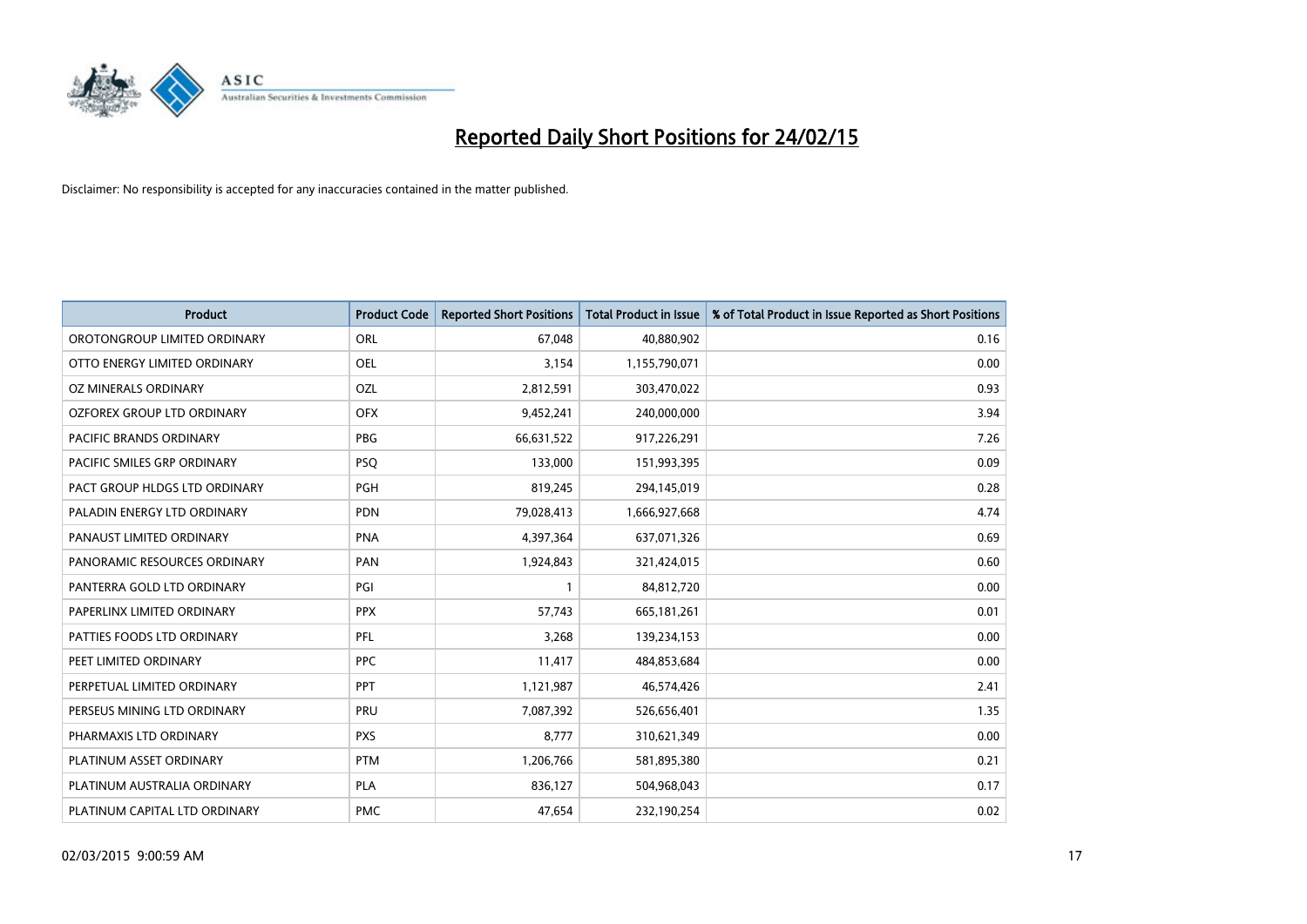

| <b>Product</b>                      | <b>Product Code</b> | <b>Reported Short Positions</b> | <b>Total Product in Issue</b> | % of Total Product in Issue Reported as Short Positions |
|-------------------------------------|---------------------|---------------------------------|-------------------------------|---------------------------------------------------------|
| PMP LIMITED ORDINARY                | <b>PMP</b>          | 27,581                          | 323,781,124                   | 0.01                                                    |
| POSEIDON NICK LTD ORDINARY          | <b>POS</b>          | 1,716,313                       | 683,588,322                   | 0.25                                                    |
| PRANA BIOTECHNOLOGY ORDINARY        | PBT                 | 2,149,613                       | 527,107,470                   | 0.41                                                    |
| PREMIER INVESTMENTS ORDINARY        | <b>PMV</b>          | 583,319                         | 155,900,075                   | 0.37                                                    |
| PRIMARY HEALTH CARE ORDINARY        | PRY                 | 42,986,327                      | 512,130,550                   | 8.39                                                    |
| PRIME MEDIA GRP LTD ORDINARY        | PRT                 | 1,010,349                       | 366,330,303                   | 0.28                                                    |
| PROGRAMMED ORDINARY                 | <b>PRG</b>          | 478,665                         | 118,651,911                   | 0.40                                                    |
| PROMESA LIMITED ORDINARY            | <b>PRA</b>          | 1,848,713                       | 384,412,465                   | 0.48                                                    |
| PURA VIDA ENERGY NL ORDINARY        | <b>PVD</b>          | 227,859                         | 135,404,383                   | 0.17                                                    |
| <b>QANTAS AIRWAYS ORDINARY</b>      | QAN                 | 1,156,894                       | 2,196,330,250                 | 0.05                                                    |
| OBE INSURANCE GROUP ORDINARY        | <b>OBE</b>          | 12,394,248                      | 1,364,945,301                 | 0.91                                                    |
| <b>QUBE HOLDINGS LTD ORDINARY</b>   | QUB                 | 5,615,064                       | 1,054,428,076                 | 0.53                                                    |
| QUICKSTEP HOLDINGS ORDINARY         | OHL                 | 59,189                          | 397,679,021                   | 0.01                                                    |
| RAMSAY HEALTH CARE ORDINARY         | <b>RHC</b>          | 453,966                         | 202,081,252                   | 0.22                                                    |
| <b>RCG CORPORATION LTD ORDINARY</b> | <b>RCG</b>          | 232,707                         | 268,408,625                   | 0.09                                                    |
| <b>RCR TOMLINSON ORDINARY</b>       | <b>RCR</b>          | 706,788                         | 138,745,453                   | 0.51                                                    |
| <b>REA GROUP ORDINARY</b>           | <b>REA</b>          | 1,809,076                       | 131,714,699                   | 1.37                                                    |
| RECALL HOLDINGS LTD ORDINARY        | <b>REC</b>          | 510,116                         | 313,674,711                   | 0.16                                                    |
| <b>RECKON LIMITED ORDINARY</b>      | <b>RKN</b>          | 1,438,563                       | 112,084,762                   | 1.28                                                    |
| RED 5 LIMITED ORDINARY              | <b>RED</b>          | 174,739                         | 759,451,008                   | 0.02                                                    |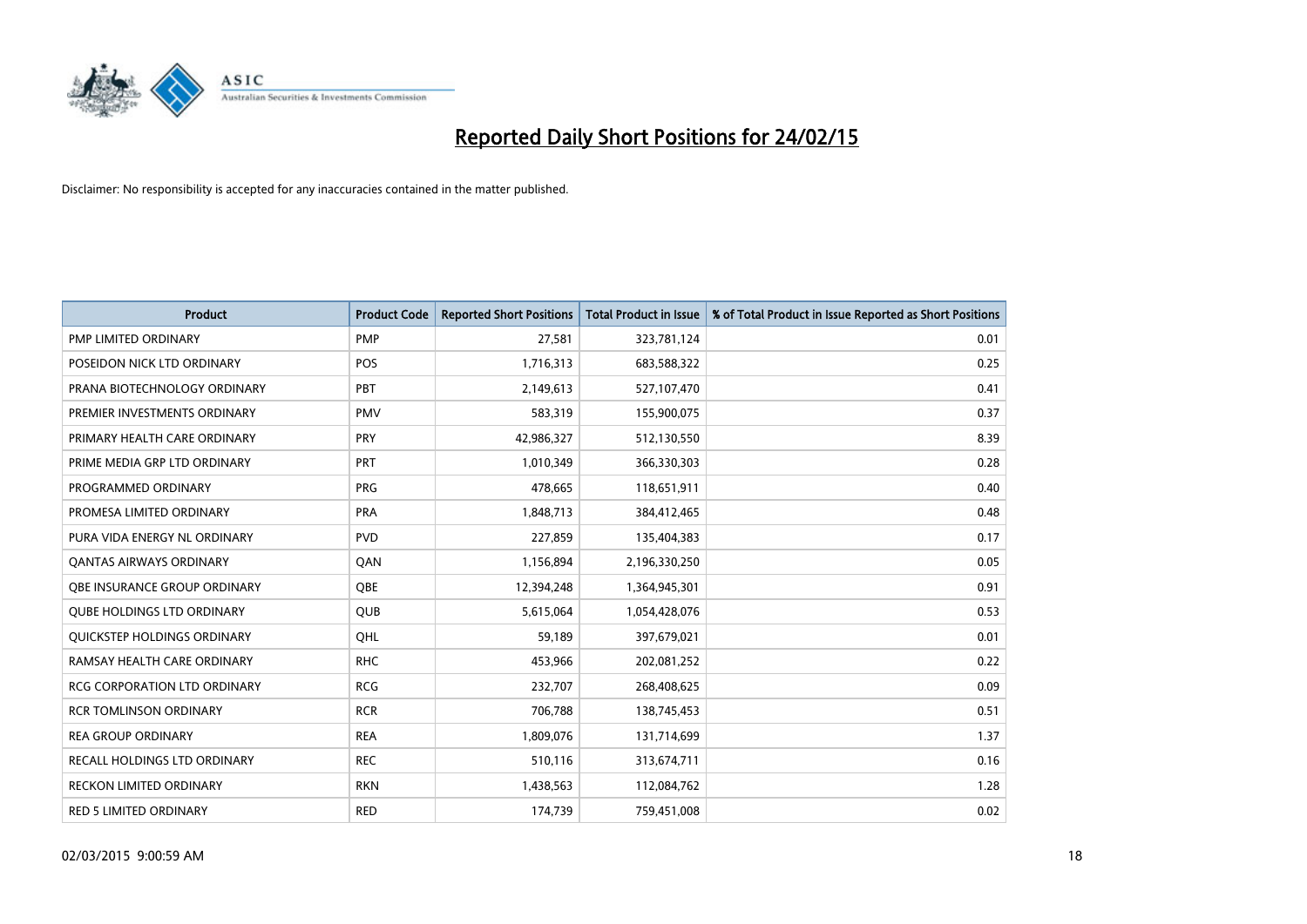

| <b>Product</b>                     | <b>Product Code</b> | <b>Reported Short Positions</b> | <b>Total Product in Issue</b> | % of Total Product in Issue Reported as Short Positions |
|------------------------------------|---------------------|---------------------------------|-------------------------------|---------------------------------------------------------|
| <b>RED FORK ENERGY ORDINARY</b>    | <b>RFE</b>          | 112,160                         | 501,051,719                   | 0.02                                                    |
| REDBANK ENERGY LTD ORDINARY        | AEJ                 | 13                              | 786,287                       | 0.00                                                    |
| REGIONAL EXPRESS ORDINARY          | <b>REX</b>          | 33,363                          | 110,154,375                   | 0.03                                                    |
| REGIS HEALTHCARE LTD ORDINARY      | <b>REG</b>          | 180,066                         | 300, 345, 797                 | 0.06                                                    |
| <b>REGIS RESOURCES ORDINARY</b>    | <b>RRL</b>          | 27,414,415                      | 499,781,595                   | 5.49                                                    |
| RESMED INC CDI 10:1                | <b>RMD</b>          | 4,595,397                       | 1,403,838,170                 | 0.33                                                    |
| <b>RESOLUTE MINING ORDINARY</b>    | <b>RSG</b>          | 4,870,218                       | 641,189,223                   | 0.76                                                    |
| RESOURCE GENERATION ORDINARY       | <b>RES</b>          | $\mathbf{1}$                    | 581,380,338                   | 0.00                                                    |
| <b>RETAIL FOOD GROUP ORDINARY</b>  | <b>RFG</b>          | 4,134,176                       | 159,833,303                   | 2.59                                                    |
| REX MINERALS LIMITED ORDINARY      | <b>RXM</b>          | 99,999                          | 220,519,784                   | 0.05                                                    |
| <b>RIDLEY CORPORATION ORDINARY</b> | <b>RIC</b>          | 10,997                          | 307,817,071                   | 0.00                                                    |
| RIO TINTO LIMITED ORDINARY         | <b>RIO</b>          | 6,549,661                       | 435,758,720                   | 1.50                                                    |
| ROC OIL COMPANY ORDINARY           | <b>ROC</b>          | 359,692                         | 687,618,400                   | 0.05                                                    |
| ROX RESOURCES ORDINARY             | <b>RXL</b>          | 5,523,255                       | 849,673,095                   | 0.65                                                    |
| ROYAL WOLF HOLDINGS ORDINARY       | <b>RWH</b>          | 181,790                         | 100,387,052                   | 0.18                                                    |
| SAI GLOBAL LIMITED ORDINARY        | SAI                 | 946,920                         | 211,761,727                   | 0.45                                                    |
| SALMAT LIMITED ORDINARY            | <b>SLM</b>          | 102,029                         | 159,812,799                   | 0.06                                                    |
| SAMSON OIL & GAS LTD ORDINARY      | SSN                 | 2,345,520                       | 2,837,782,022                 | 0.08                                                    |
| SANDFIRE RESOURCES ORDINARY        | <b>SFR</b>          | 2,647,228                       | 156,428,011                   | 1.69                                                    |
| <b>SANTOS LTD ORDINARY</b>         | <b>STO</b>          | 19,502,585                      | 982,331,757                   | 1.99                                                    |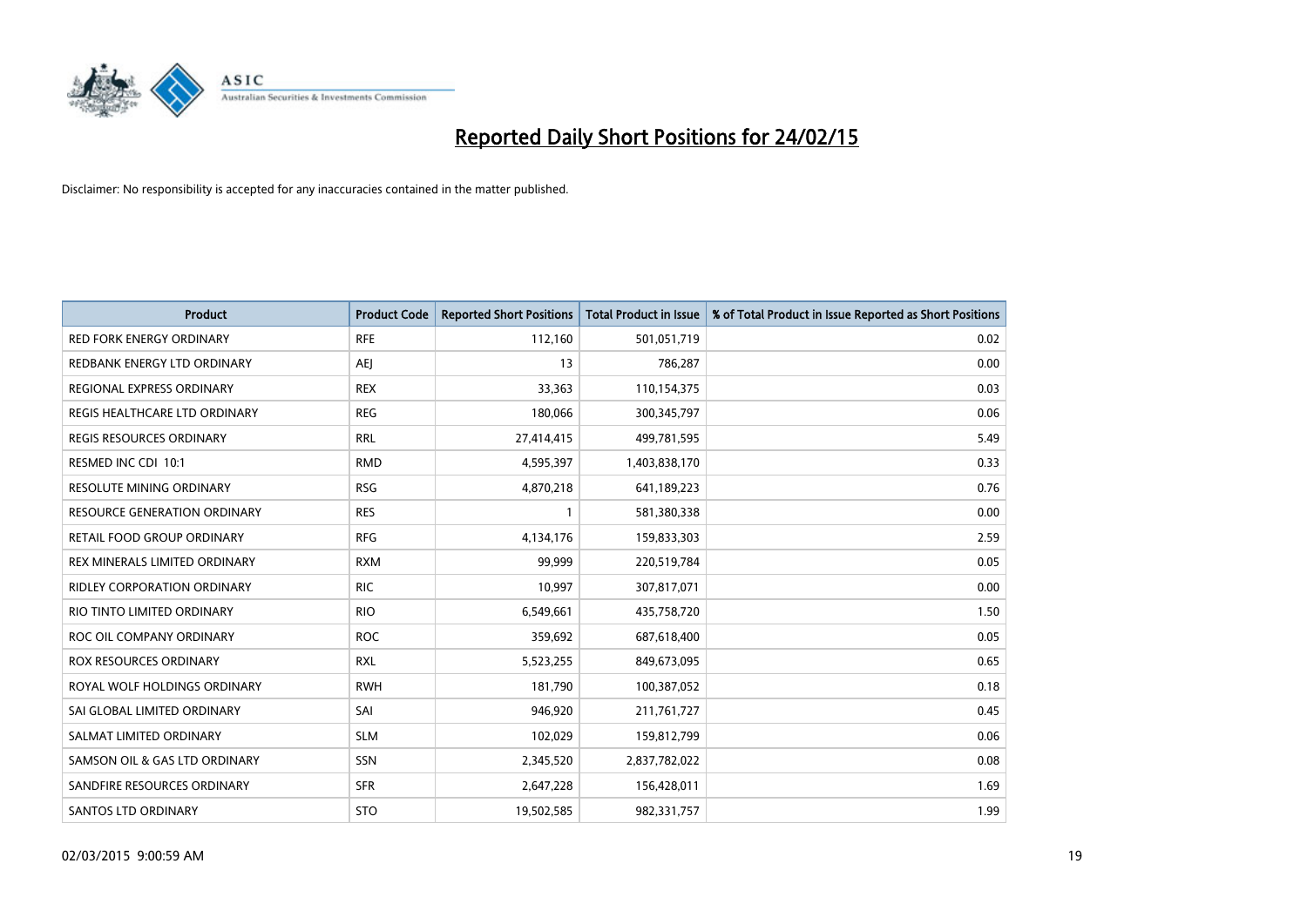

| <b>Product</b>                           | <b>Product Code</b> | <b>Reported Short Positions</b> | <b>Total Product in Issue</b> | % of Total Product in Issue Reported as Short Positions |
|------------------------------------------|---------------------|---------------------------------|-------------------------------|---------------------------------------------------------|
| SARACEN MINERAL ORDINARY                 | <b>SAR</b>          | 1,791,016                       | 792,784,738                   | 0.23                                                    |
| SCA PROPERTY GROUP STAPLED SECURITIES    | SCP                 | 15,967,899                      | 650,839,582                   | 2.45                                                    |
| <b>SCENTRE GRP STAPLED</b>               | SCG                 | 12,989,774                      | 5,324,296,678                 | 0.24                                                    |
| SEDGMAN LIMITED ORDINARY                 | <b>SDM</b>          | 1,128,550                       | 227,059,277                   | 0.50                                                    |
| SEEK LIMITED ORDINARY                    | <b>SEK</b>          | 10,338,942                      | 342,622,917                   | 3.02                                                    |
| SELECT HARVESTS ORDINARY                 | SHV                 | 1,134,082                       | 70,940,874                    | 1.60                                                    |
| SENEX ENERGY LIMITED ORDINARY            | SXY                 | 80,862,851                      | 1,149,657,377                 | 7.03                                                    |
| SEVEN GROUP HOLDINGS ORDINARY            | <b>SVW</b>          | 7,268,907                       | 296,260,281                   | 2.45                                                    |
| SEVEN WEST MEDIA LTD ORDINARY            | <b>SWM</b>          | 35,059,603                      | 999,160,872                   | 3.51                                                    |
| SEYMOUR WHYTE LTD ORDINARY               | SWL                 | 37,027                          | 87,647,595                    | 0.04                                                    |
| SG FLEET GROUP LTD ORDINARY              | SGF                 | 520,000                         | 242,691,826                   | 0.21                                                    |
| SHINE CORPORATE ORDINARY                 | SHI                 | 36,848                          | 172,400,081                   | 0.02                                                    |
| SIGMA PHARMACEUTICAL ORDINARY            | <b>SIP</b>          | 20,488,860                      | 1,093,424,867                 | 1.87                                                    |
| SILEX SYSTEMS ORDINARY                   | <b>SLX</b>          | 6,233,679                       | 170,467,339                   | 3.66                                                    |
| SILVER LAKE RESOURCE ORDINARY            | <b>SLR</b>          | 12,986,944                      | 503,233,971                   | 2.58                                                    |
| SIMONDS GRP LTD ORDINARY                 | <b>SIO</b>          | 656,557                         | 151,412,268                   | 0.43                                                    |
| SIMS METAL MGMT LTD ORDINARY             | SGM                 | 16,135,069                      | 204,703,086                   | 7.88                                                    |
| SINGAPORE TELECOMM. CHESS DEPOSITARY INT | SGT                 | 8,342,392                       | 127,005,879                   | 6.57                                                    |
| SINO GAS ENERGY ORDINARY                 | <b>SEH</b>          | 7,303,361                       | 1,544,247,358                 | 0.47                                                    |
| SIRIUS RESOURCES NL ORDINARY             | <b>SIR</b>          | 15,798,058                      | 341,638,269                   | 4.62                                                    |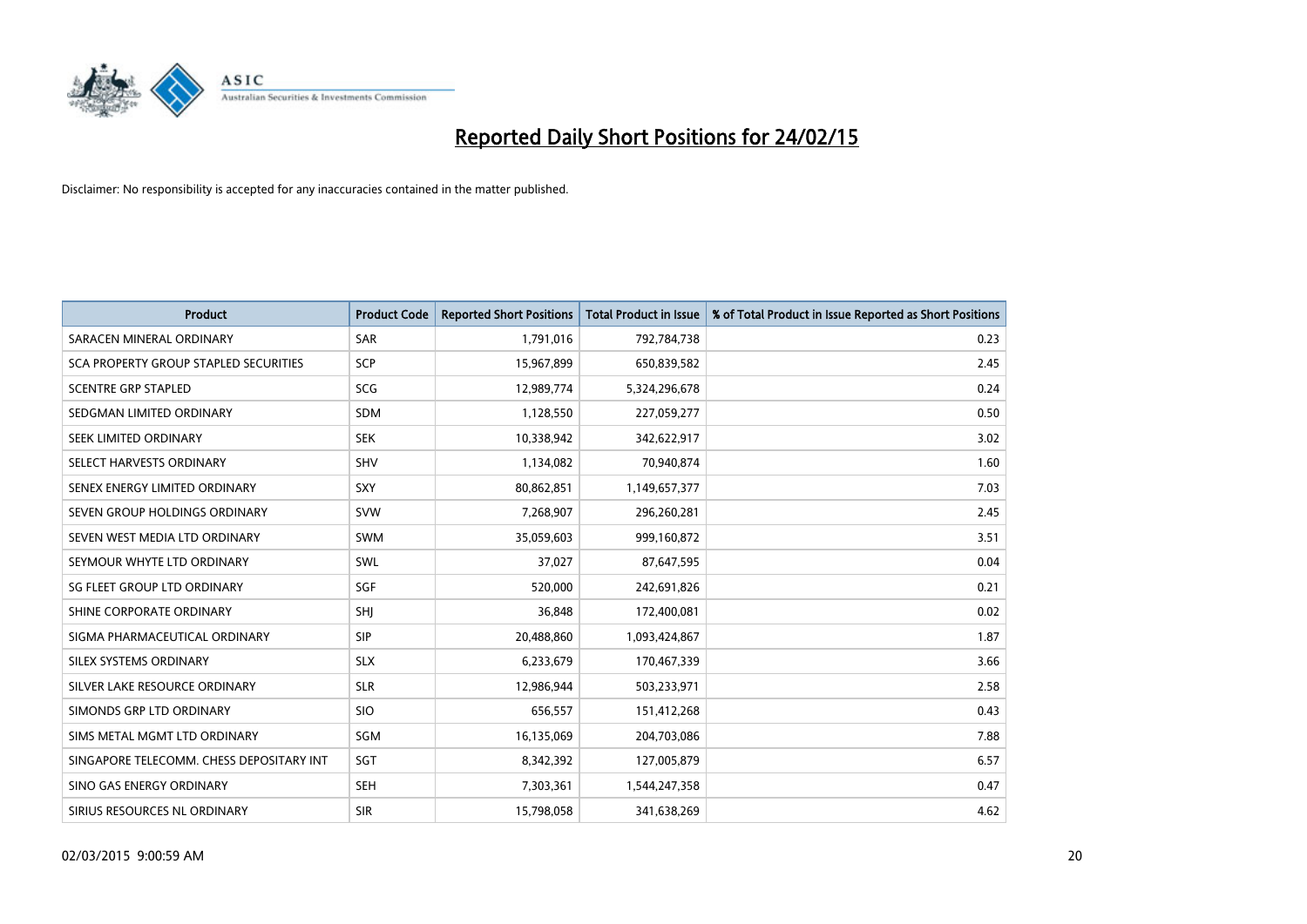

| <b>Product</b>                           | <b>Product Code</b> | <b>Reported Short Positions</b> | <b>Total Product in Issue</b> | % of Total Product in Issue Reported as Short Positions |
|------------------------------------------|---------------------|---------------------------------|-------------------------------|---------------------------------------------------------|
| SIRTEX MEDICAL ORDINARY                  | <b>SRX</b>          | 42,390                          | 56,530,231                    | 0.07                                                    |
| SKILLED GROUP LTD ORDINARY               | <b>SKE</b>          | 4,640,178                       | 235,898,291                   | 1.97                                                    |
| <b>SKY NETWORK ORDINARY</b>              | <b>SKT</b>          | 1,121,361                       | 389,139,785                   | 0.29                                                    |
| SKYCITY ENT GRP LTD ORDINARY             | <b>SKC</b>          | 10,298,945                      | 587,472,741                   | 1.75                                                    |
| <b>SLATER &amp; GORDON ORDINARY</b>      | SGH                 | 4,865,613                       | 208,695,621                   | 2.33                                                    |
| SMS MANAGEMENT, ORDINARY                 | SMX                 | 971,965                         | 69,318,017                    | 1.40                                                    |
| SONIC HEALTHCARE ORDINARY                | SHL                 | 4,445,089                       | 401,401,556                   | 1.11                                                    |
| SOUL PATTINSON (W.H) ORDINARY            | SOL                 | 26,146                          | 239,395,320                   | 0.01                                                    |
| SPARK INFRASTRUCTURE STAPLED US PROHIBT. | SKI                 | 29,127,132                      | 1,466,360,128                 | 1.99                                                    |
| SPARK NEW ZEALAND ORDINARY               | <b>SPK</b>          | 10,253,192                      | 1,834,775,347                 | 0.56                                                    |
| SPDR 200 FUND ETF UNITS                  | <b>STW</b>          | 11,853                          | 47,705,598                    | 0.02                                                    |
| SPECIALTY FASHION ORDINARY               | <b>SFH</b>          | 31,994                          | 192,236,121                   | 0.02                                                    |
| SPOTLESS GRP HLD LTD ORDINARY            | <b>SPO</b>          | 29,335,409                      | 1,098,290,178                 | 2.67                                                    |
| ST BARBARA LIMITED ORDINARY              | <b>SBM</b>          | 7,441,161                       | 495,102,525                   | 1.50                                                    |
| STARPHARMA HOLDINGS ORDINARY             | SPL                 | 6,193,069                       | 319,138,501                   | 1.94                                                    |
| STEADFAST GROUP LTD ORDINARY             | SDF                 | 13,405,439                      | 503,352,992                   | 2.66                                                    |
| STHN CROSS MEDIA ORDINARY                | SXL                 | 26,876,193                      | 732,319,622                   | 3.67                                                    |
| STOCKLAND UNITS/ORD STAPLED              | SGP                 | 4,291,013                       | 2,348,746,744                 | 0.18                                                    |
| STRAITS RES LTD. ORDINARY                | <b>SRQ</b>          | 20,212                          | 1,217,730,293                 | 0.00                                                    |
| <b>STW COMMUNICATIONS ORDINARY</b>       | SGN                 | 8,674,223                       | 409,699,000                   | 2.12                                                    |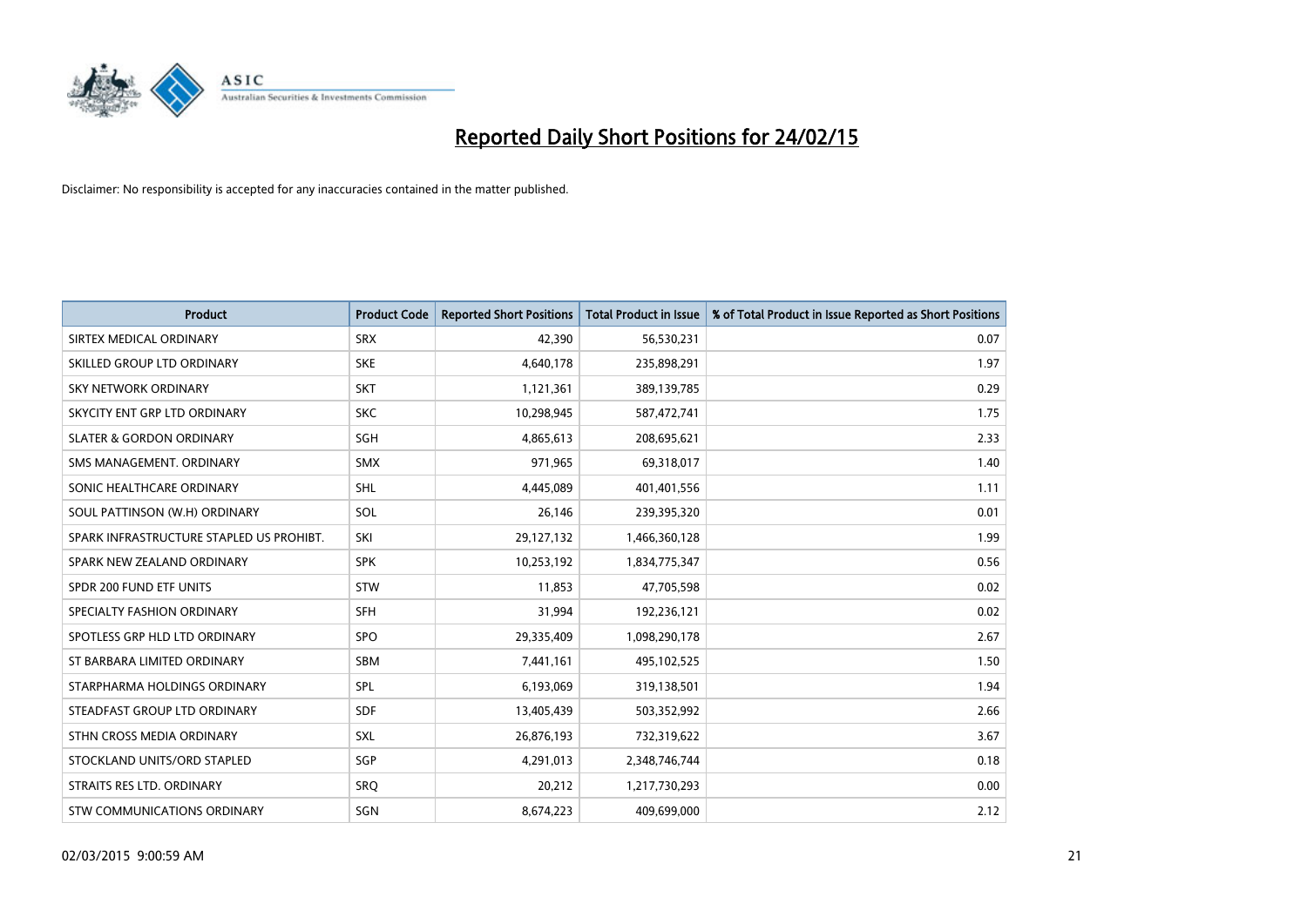

| <b>Product</b>                         | <b>Product Code</b> | <b>Reported Short Positions</b> | <b>Total Product in Issue</b> | % of Total Product in Issue Reported as Short Positions |
|----------------------------------------|---------------------|---------------------------------|-------------------------------|---------------------------------------------------------|
| SUNCORP GROUP LTD CONV PREF SHARE CPS2 | <b>SUNPC</b>        | 235                             | 5,600,000                     | 0.00                                                    |
| SUNCORP GROUP LTD ORDINARY             | <b>SUN</b>          | 6,617,497                       | 1,286,600,980                 | 0.51                                                    |
| SUNDANCE ENERGY ORDINARY               | <b>SEA</b>          | 6,139,369                       | 549,295,839                   | 1.12                                                    |
| SUNDANCE RESOURCES ORDINARY            | SDL                 | 86,200,284                      | 3,110,250,938                 | 2.77                                                    |
| SUNLAND GROUP LTD ORDINARY             | <b>SDG</b>          | 226,450                         | 181,710,087                   | 0.12                                                    |
| SUPER RET REP LTD ORDINARY             | <b>SUL</b>          | 13,429,581                      | 197,030,571                   | 6.82                                                    |
| SWICK MINING ORDINARY                  | <b>SWK</b>          | 50,000                          | 217,643,703                   | 0.02                                                    |
| SYD AIRPORT STAPLED US PROHIBIT.       | <b>SYD</b>          | 23,735,885                      | 2,216,216,041                 | 1.07                                                    |
| SYRAH RESOURCES ORDINARY               | <b>SYR</b>          | 6,277,173                       | 164,210,076                   | 3.82                                                    |
| <b>TABCORP HOLDINGS LTD NEW</b>        | <b>TAHN</b>         | 344,578                         | 38,509,097                    | 0.89                                                    |
| TABCORP HOLDINGS LTD ORDINARY          | <b>TAH</b>          | 10,461,279                      | 765,652,364                   | 1.37                                                    |
| TABCORP HOLDINGS LTD RTS23FEB15 FORUS  | <b>TAHR</b>         | 6,635                           | 63,804,363                    | 0.01                                                    |
| TAP OIL LIMITED ORDINARY               | <b>TAP</b>          | 329,060                         | 243,186,639                   | 0.14                                                    |
| TASSAL GROUP LIMITED ORDINARY          | <b>TGR</b>          | 130,273                         | 146,897,115                   | 0.09                                                    |
| <b>TATTS GROUP LTD ORDINARY</b>        | <b>TTS</b>          | 16,310,396                      | 1,445,759,948                 | 1.13                                                    |
| <b>TECHNOLOGY ONE ORDINARY</b>         | <b>TNE</b>          | 1,814,449                       | 309,209,455                   | 0.59                                                    |
| TELSTRA CORPORATION, ORDINARY          | <b>TLS</b>          | 54,670,033                      | 12,225,655,836                | 0.45                                                    |
| TEN NETWORK HOLDINGS ORDINARY          | <b>TEN</b>          | 117,324,725                     | 2,630,984,596                 | 4.46                                                    |
| TERANGA GOLD CORP CDI 1:1              | <b>TGZ</b>          | 1,374                           | 71,141,662                    | 0.00                                                    |
| TFS CORPORATION LTD ORDINARY           | <b>TFC</b>          | 14,688,412                      | 326,983,445                   | 4.49                                                    |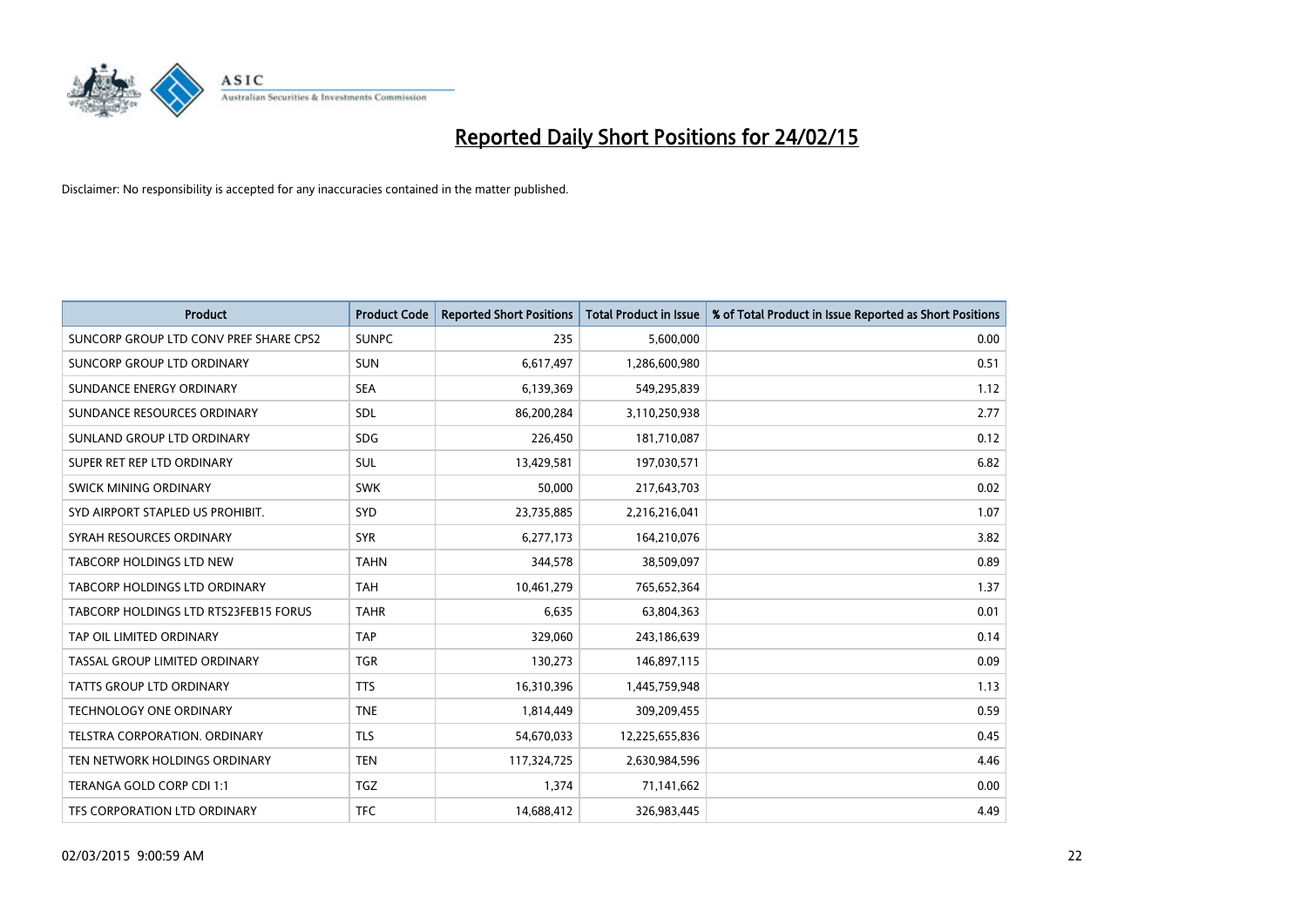

| <b>Product</b>                       | <b>Product Code</b> | <b>Reported Short Positions</b> | <b>Total Product in Issue</b> | % of Total Product in Issue Reported as Short Positions |
|--------------------------------------|---------------------|---------------------------------|-------------------------------|---------------------------------------------------------|
| THE REJECT SHOP ORDINARY             | <b>TRS</b>          | 1,408,328                       | 28,844,648                    | 4.88                                                    |
| THINK CHILDCARE EDU ORDINARY         | <b>TNK</b>          | 500,000                         | 39,600,000                    | 1.26                                                    |
| THORN GROUP LIMITED ORDINARY         | <b>TGA</b>          | 26,970                          | 151,337,839                   | 0.02                                                    |
| <b>TIGER RESOURCES ORDINARY</b>      | <b>TGS</b>          | 7,068,317                       | 1,143,541,406                 | 0.62                                                    |
| TOLL HOLDINGS LTD ORDINARY           | <b>TOL</b>          | 4,266,444                       | 717,437,878                   | 0.59                                                    |
| <b>TORO ENERGY LIMITED ORDINARY</b>  | <b>TOE</b>          | $\mathbf{1}$                    | 1,903,769,581                 | 0.00                                                    |
| TOWER LIMITED ORDINARY               | <b>TWR</b>          | 793                             | 178,145,130                   | 0.00                                                    |
| TOX FREE SOLUTIONS ORDINARY          | <b>TOX</b>          | 729,584                         | 133,752,359                   | 0.55                                                    |
| TPG TELECOM LIMITED ORDINARY         | <b>TPM</b>          | 10,473,521                      | 793,808,141                   | 1.32                                                    |
| <b>TRADE ME GROUP ORDINARY</b>       | <b>TME</b>          | 4,450,998                       | 396,830,595                   | 1.12                                                    |
| TRANSFIELD SERVICES ORDINARY         | <b>TSE</b>          | 4,607,581                       | 512,457,716                   | 0.90                                                    |
| TRANSPACIFIC INDUST, ORDINARY        | <b>TPI</b>          | 80,285,988                      | 1,579,699,505                 | 5.08                                                    |
| TRANSURBAN GROUP TRIPLE STAPLED SEC. | <b>TCL</b>          | 8,412,294                       | 1,914,461,916                 | 0.44                                                    |
| <b>TREASURY GROUP ORDINARY</b>       | <b>TRG</b>          | 87,268                          | 27,604,144                    | 0.32                                                    |
| TREASURY WINE ESTATE ORDINARY        | <b>TWE</b>          | 6,203,995                       | 651,261,403                   | 0.95                                                    |
| TROY RESOURCES LTD ORDINARY          | <b>TRY</b>          | 2,489,929                       | 195,265,161                   | 1.28                                                    |
| UGL LIMITED ORDINARY                 | UGL                 | 16,980,307                      | 166,511,240                   | 10.20                                                   |
| UNILIFE CORPORATION CDI 6:1          | <b>UNS</b>          | 114,999                         | 273,135,402                   | 0.04                                                    |
| UNITY MINING LTD ORDINARY            | <b>UML</b>          | 320,000                         | 1,140,312,866                 | 0.03                                                    |
| UXC LIMITED ORDINARY                 | <b>UXC</b>          | 1,092,073                       | 331,590,518                   | 0.33                                                    |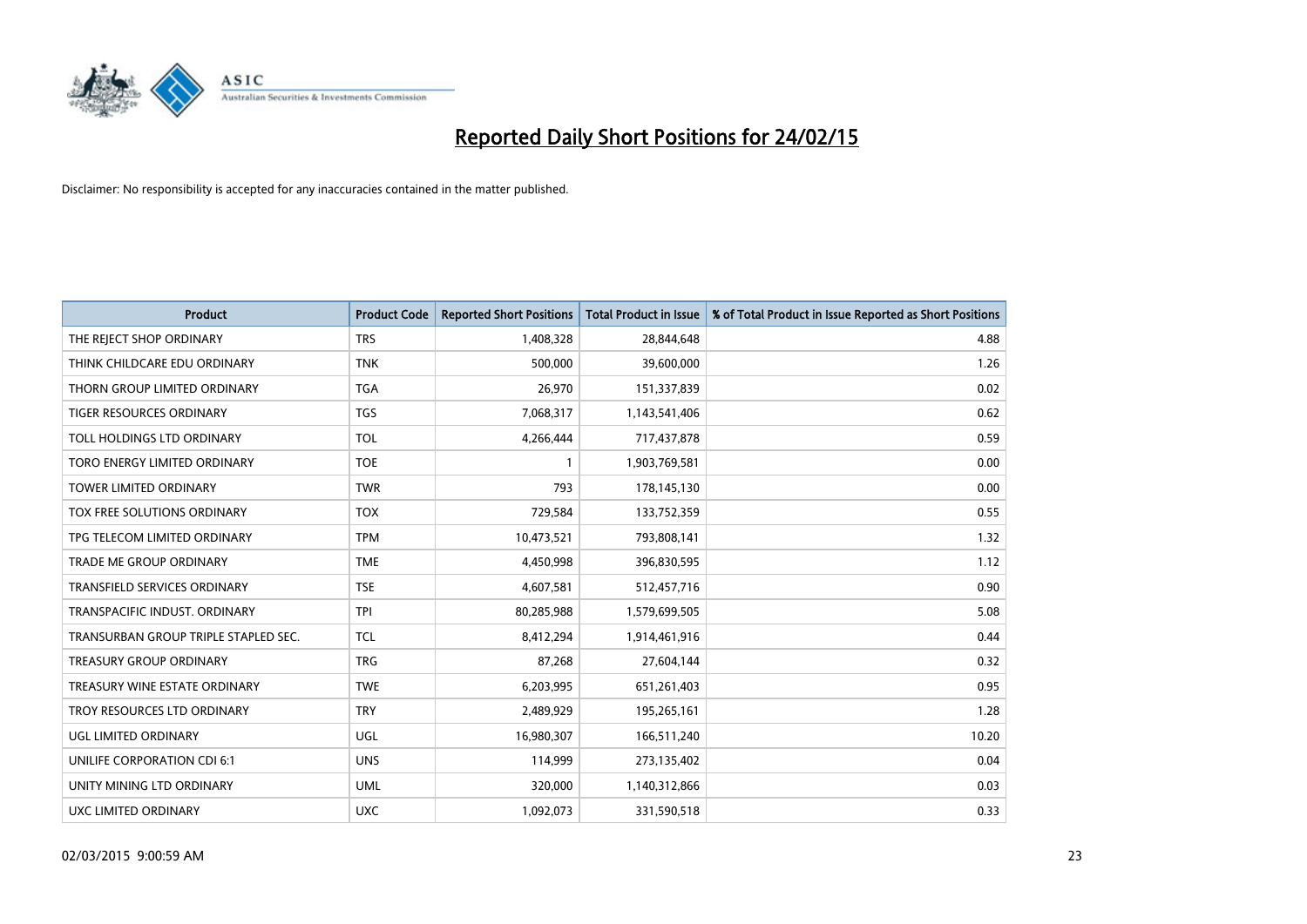

| <b>Product</b>                       | <b>Product Code</b> | <b>Reported Short Positions</b> | <b>Total Product in Issue</b> | % of Total Product in Issue Reported as Short Positions |
|--------------------------------------|---------------------|---------------------------------|-------------------------------|---------------------------------------------------------|
| <b>VEDA GROUP LTD ORDINARY</b>       | <b>VED</b>          | 12,381,019                      | 842,055,406                   | 1.47                                                    |
| <b>VILLAGE ROADSHOW LTD ORDINARY</b> | <b>VRL</b>          | 1,144,012                       | 159,515,151                   | 0.72                                                    |
| <b>VIRGIN AUS HLDG LTD ORDINARY</b>  | <b>VAH</b>          | 20,255,491                      | 3,524,912,131                 | 0.57                                                    |
| <b>VIRTUS HEALTH LTD ORDINARY</b>    | <b>VRT</b>          | 5,072,248                       | 79,885,938                    | 6.35                                                    |
| <b>VISION EYE INSTITUTE ORDINARY</b> | <b>VEI</b>          | 1,700,513                       | 178,873,554                   | 0.95                                                    |
| <b>VOCATION LTD ORDINARY</b>         | <b>VET</b>          | 10,947,356                      | 230,000,000                   | 4.76                                                    |
| <b>VOCUS COMMS LTD ORDINARY</b>      | VOC                 | 4,436,571                       | 105,441,949                   | 4.21                                                    |
| WAM CAPITAL LIMITED ORDINARY         | <b>WAM</b>          | 171                             | 345,405,201                   | 0.00                                                    |
| WARRNAMBOOL CHEESE ORDINARY          | <b>WCB</b>          | 19                              | 56,098,797                    | 0.00                                                    |
| <b>WATPAC LIMITED ORDINARY</b>       | <b>WTP</b>          | 4,038,297                       | 189,258,397                   | 2.13                                                    |
| <b>WDS LIMITED ORDINARY</b>          | <b>WDS</b>          | 129,715                         | 144,740,614                   | 0.09                                                    |
| WEBIET LIMITED ORDINARY              | <b>WEB</b>          | 1,438,574                       | 79,397,959                    | 1.81                                                    |
| <b>WESFARMERS LIMITED ORDINARY</b>   | <b>WES</b>          | 8,975,959                       | 1,123,752,517                 | 0.80                                                    |
| <b>WESTERN AREAS LTD ORDINARY</b>    | <b>WSA</b>          | 3,366,321                       | 232,580,131                   | 1.45                                                    |
| WESTERN DESERT RES. ORDINARY         | <b>WDR</b>          | 2,490,070                       | 620,049,919                   | 0.40                                                    |
| WESTERN DESERT RES. RIGHTS 31-MAR-14 | <b>WDRR</b>         | 17,835                          | 120,009,662                   | 0.01                                                    |
| <b>WESTFIELD CORP STAPLED</b>        | <b>WFD</b>          | 6,012,687                       | 2,078,089,686                 | 0.29                                                    |
| WESTFIELD GROUP ORD/UNIT STAPLED SEC | <b>WDC</b>          | 978,379                         | 2,078,089,686                 | 0.05                                                    |
| WESTPAC BANKING CORP ORDINARY        | <b>WBC</b>          | 28,187,904                      | 3,120,176,969                 | 0.90                                                    |
| WHITE ENERGY COMPANY ORDINARY        | <b>WEC</b>          | 31,950                          | 328,374,494                   | 0.01                                                    |